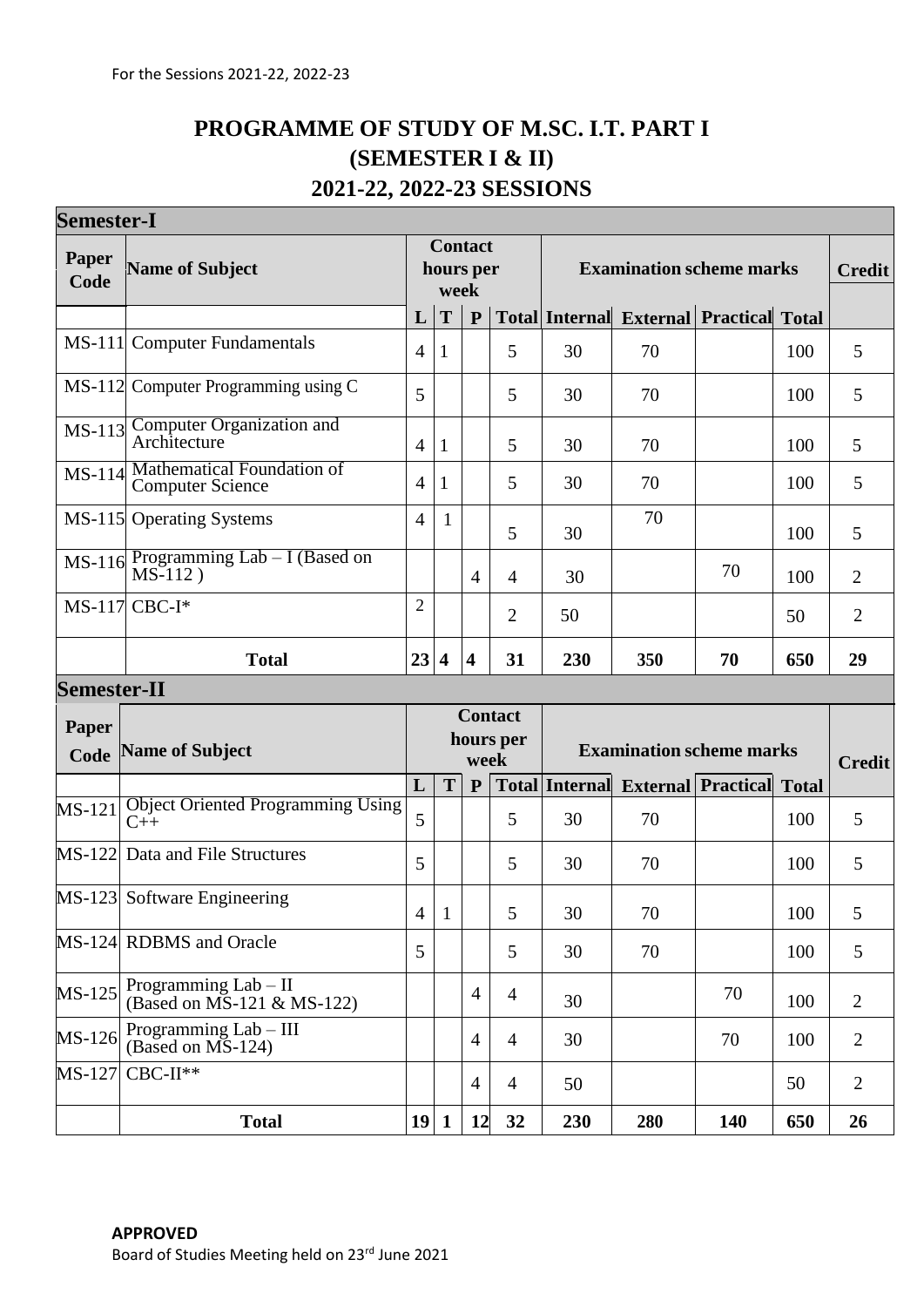## **\*CBC-I: Students can opt any of the following papers:**

| MS-117 E1   Computer Oriented Statistical Methods |
|---------------------------------------------------|
| MS-117 E2   Quantitative Aptitude & Reasoning     |

## **\*\*CBC-II: Students can opt any of the following papers:**

|           | MS-127 E1   Workshop on Corel Draw |
|-----------|------------------------------------|
| MS-127 E2 | Workshop on Adobe Photoshop        |

### **NOTE:**

The Break-up of Marks for Practical exams (External) will be as under:

|                | 1. Viva Voce (External examination)                            | 20 Marks |
|----------------|----------------------------------------------------------------|----------|
|                | 2. Program Development and Execution                           | 20 Marks |
| 3. File Record |                                                                |          |
|                |                                                                |          |
|                |                                                                |          |
|                | The breakup of marks for Workshop Examination will be as under |          |
|                | 1. Practical file Evolution                                    | 15 Marks |
|                | 2. Viva Voce                                                   | 15 Marks |

Internal Assessment of **30%** will be based on Continuous Comprehensive Assessment

(CCA) pattern and the breakup of **30%** will be as under:

| Mid Semester Tests-I  | 25% |
|-----------------------|-----|
| Mid Semester Tests-II | 25% |
| Attendance            | 15% |
| Seminars / Projects   | 35% |

**Complete M.Sc. (IT) Course carries 100 credits and each core paper carries 5 Credits and Workshop and Practical carries 2 Credits.** 

**Total Credits= 29+26+21+24=100 Credits**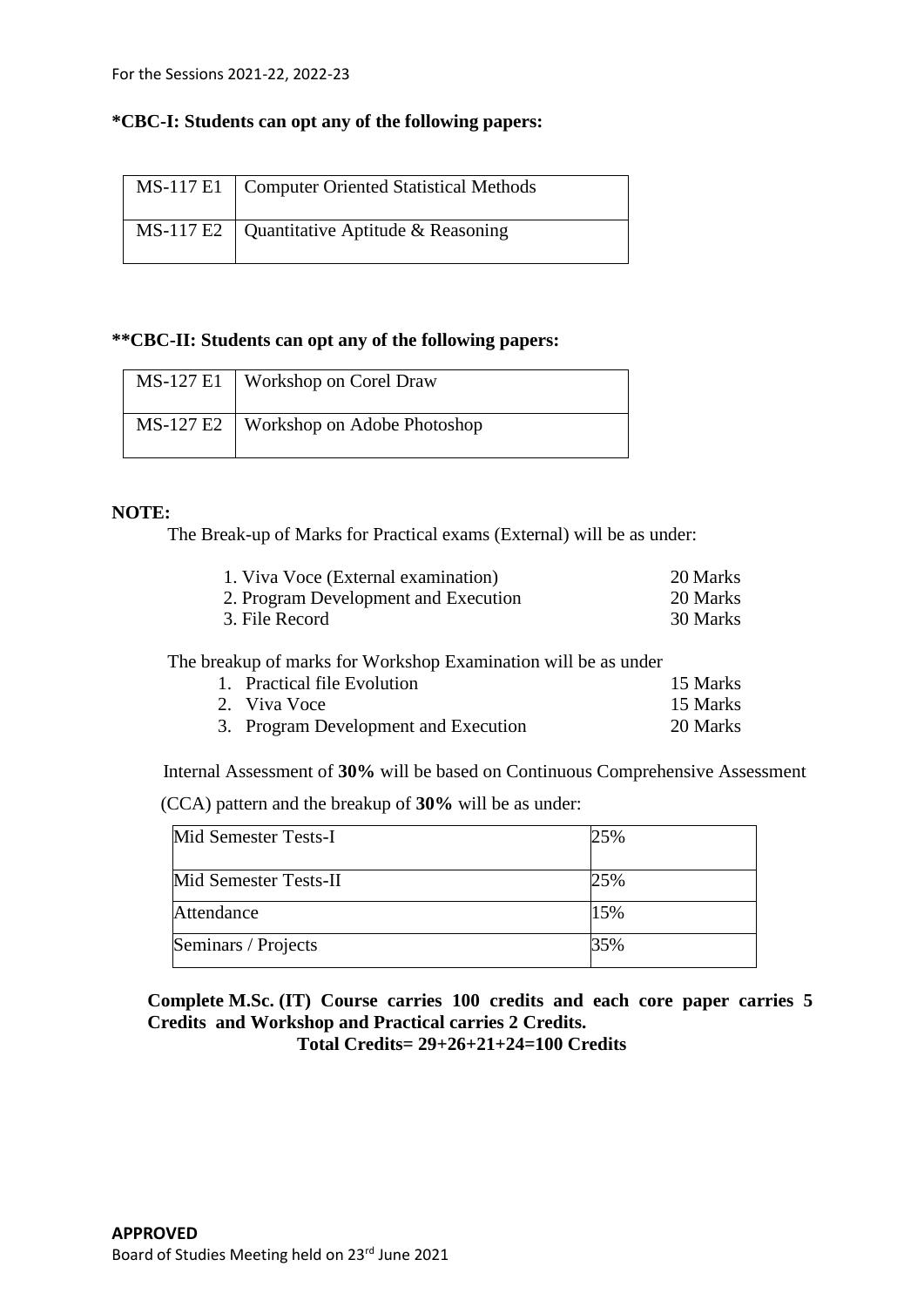## **PAPER: MS-111 Computer Fundamentals 5 CREDITS: 4H(L) + 1H(T)**

Pass Marks: 35%

Teaching Hours per week: 5 Internal Assessment: 30 Marks Time Allowed: 3 Hrs. External Marks: 70 Marks

### **Instructionsfor Paper Setter/Examiners**

The Question paper will consist of three sections-A, B & C. Section A and B will have four questions each from the respective unit of the syllabus and will carry 10 marks each. Candidates are required to attempt two questions each from section A and B. Section C will consist of 10 short answer type questions covering entire syllabus and will carry 3 marks each. Section C is Compulsory.

**Course Objective:** This course is meant to prepare students for work in industry in the information processing fields as well as prepare students for business and computer-related courses. On completion of this course, the students will be able to:

- 1. Have basic knowledge of computer hardware and software and e-technology;
- 2. Understand business areas to which computers may be applied;
- 3. Provide an introduction to business organization and information systems;
- 4. Develop the skills in communication, verbal and written, which play an important part in business computing and information processing;

### **UNIT-I**

**Introduction:** Historical Evolution of Computer, Block Diagram of computer, characterization of computers, types of computers, the computer generations.

**Basic Anatomy of Computers:** memory unit, input-output unit, arithmetic logic unit, control unit, central processing unit, RAM, ROM, PROM, EPROM.

**Input-Output Devices**: Keyboard, Mouse, Joy tick, Track Ball, Touch Screen, Light Pen, Digitizer, Scanners, Voice Recognition Devices, Optical Recognition devices, Web Cameras, electronic white board, Dot matrix, Character and Line printer, Desk Jet printer, Laser printer, and plotters, projectors, Headphone.

**Number System:** Non-positional and positional number systems, Base conversion, binary, decimal, hexadecimal, and octal systems, conversion from one system to the other.

**Binary Arithmetic:** Addition, subtraction and multiplication. Computer Codes: weighted and non-weighted code, BCD, EBCDIC, ASCII, Unicode, XS-3, Grey Codes.

### **UNIT-II**

**Computer Software:** Introduction, types of software, systems software, GUI, operating system, high level languages, assemblers, compilers and interpreters, system utilities, application packages.

**Basic concepts of algorithm and Flow Charts:** Flow charts, algorithm and decision tables,

### **APPROVED**

Board of Studies Meeting held on 23rd June 2021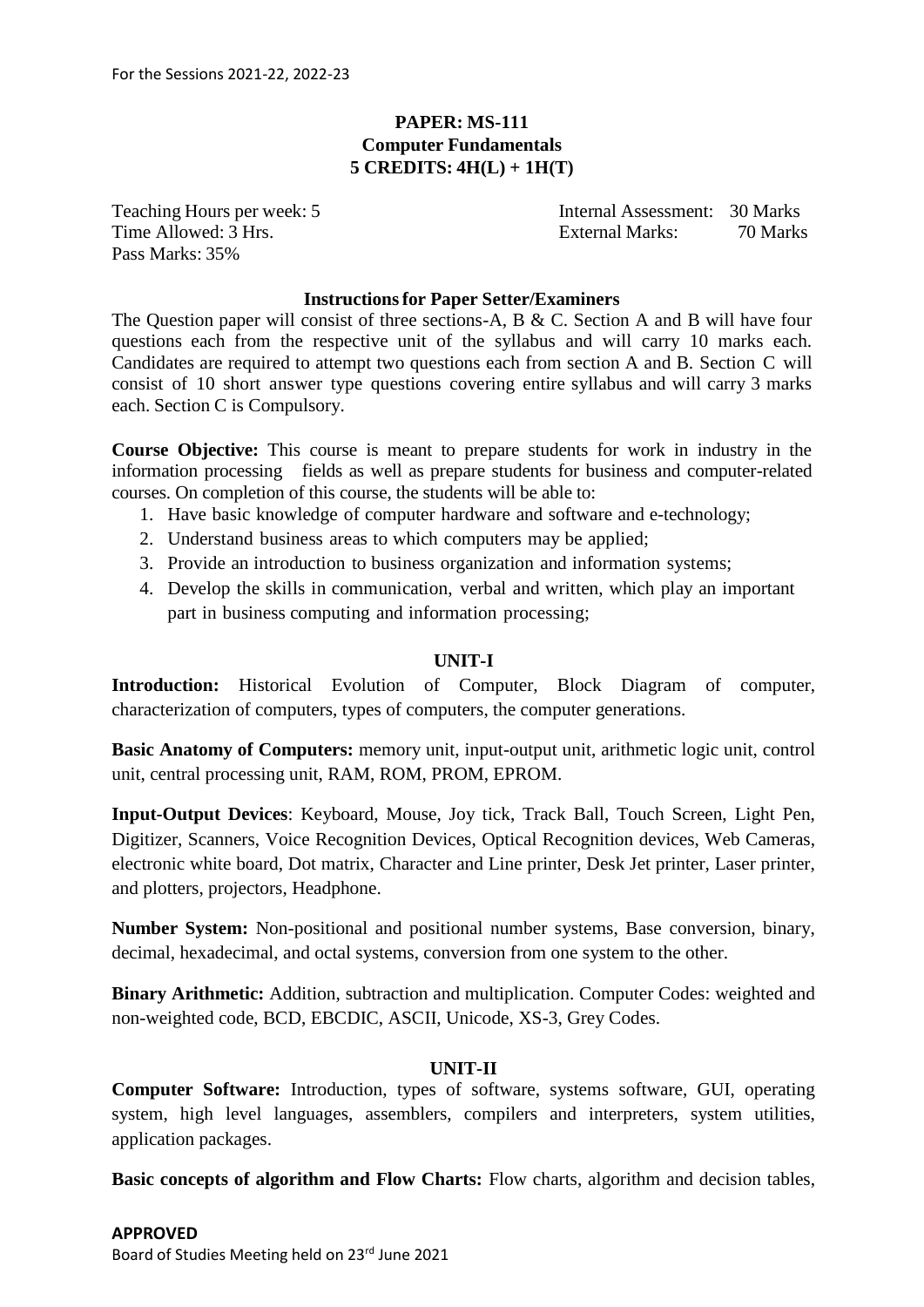For the Sessions 2021-22, 2022-23

stages in the development of computer program, testing and debugging, program documentation.

**Internet Related Concepts:** Internet, Uses of Internet, Basic services of Internet, Email, FTP, TELNET, and WWW. Familiarities with terms: HTTP, HTTPS, URL, Web Browsers, IP Address, Domain Name, ISP, Web Portal, Search Engines, Blog, Surfing, Wiki, 5G networks

**Applications of Information Technology and Trends:** IT in Business and Industry, IT in Education & training, IT in Science and Technology, IT and Entertainment, Current Trends in IT Application - AI, Virtual Reality, Voice Recognition, Robots, Multimedia Technology.

**E-Commerce:** Meaning, its advantages & limitations, Infrastructure for E-commerce, Types of E-Commerce Applications.

## **Text Books:**

1. P.K. Sinha and P. Sinha, Foundations of Computing, First Edition, BPB. Reference Books

## **Reference Books:**

1. Chetan Srivastva, Fundamentals of Information Technology, Kalyani Publishers.

2. Satish Jain, Information Technology, BPB.

3. Sukhmeen Kaur, Vikram Gupta, S.S. Bhatia and Navneet Kaur, "Fundamentals of Information Technology", Kalyani Publishers.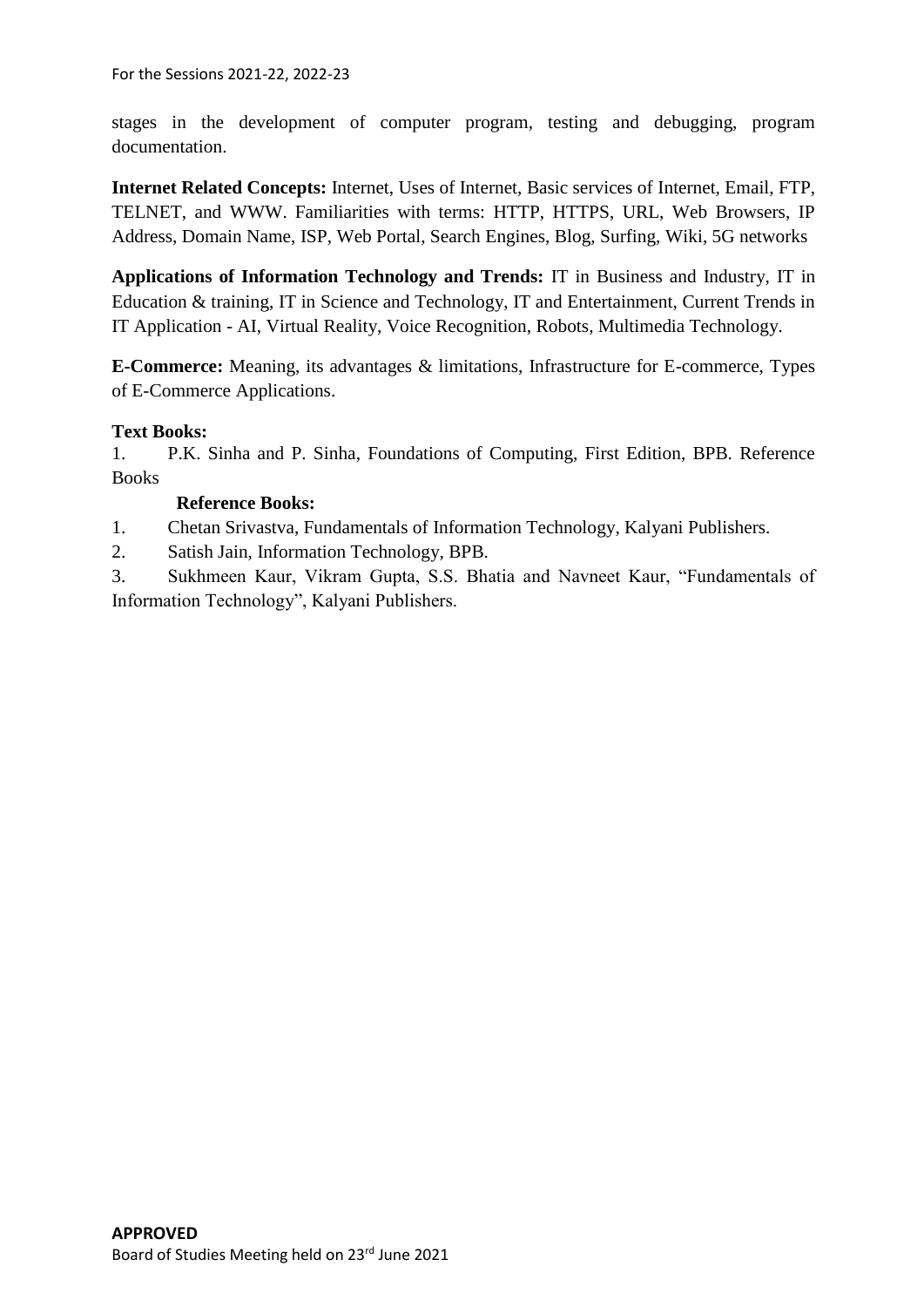## **PAPER: MS-112 Computer Programming using 'C' 5 CREDITS: 5H (L)**

Pass Marks: 35%

Teaching Hours per week: 5 Internal Assessment: 30 Marks Time Allowed: 3 Hrs. External Marks: 70 Marks

### **Instructionsfor Paper Setter/Examiners**

The Question paper will consist of three sections-A, B & C. Section A and B will have four questions each from the respective unit of the syllabus and will carry 10 marks each. Candidates are required to attempt two questions each from section A and B. Section C will consist of 10 short answer type questions covering entire syllabus and will carry 3 marks each. Section C is Compulsory.

**Course Objectives:** This course is designed to explore computing and to show students the art of computer programming. Students will be able to learn Understand programming using C concepts for writing good programs. On completion of this course, the students will be able to:

- 1. Write, compile and debug programs in C language.
- 2. Use different data types, operators and console I/O function in a computer program.
- 3. Design programs involving decision control statements, loop control statements and case control structures.
- 4. Understand the implementation of arrays, pointers and functions and apply the dynamics of memory by the use of pointers.
- 5. Comprehend the concepts of structures and union.
- 6. Use the basic file operations.

### **UNIT-I**

**Programming Process:** Problem definition, Program design, Coding, Compilation and Debugging, Program Development.

**Basic Constructs:** Identifiers, Keywords, Tokens, Constants, Data Types, Input and Output in C, Type Conversions, Operators and Expressions, Hierarchy of Operators, Precedence & Associativity, Control Statements: Branching, Looping and Jumping.

Functions: Definition, Prototype, Different types of functions based on arguments and return type, Parameter passing mechanisms, concept of recursive function.

**Storage Classes:** Different Storage Classes (static, auto, extern, register), Global and Local variables.

## **UNIT-II**

**Arrays:** Definition, accessing elements, initialization, Passing Arrays to functions, Multi-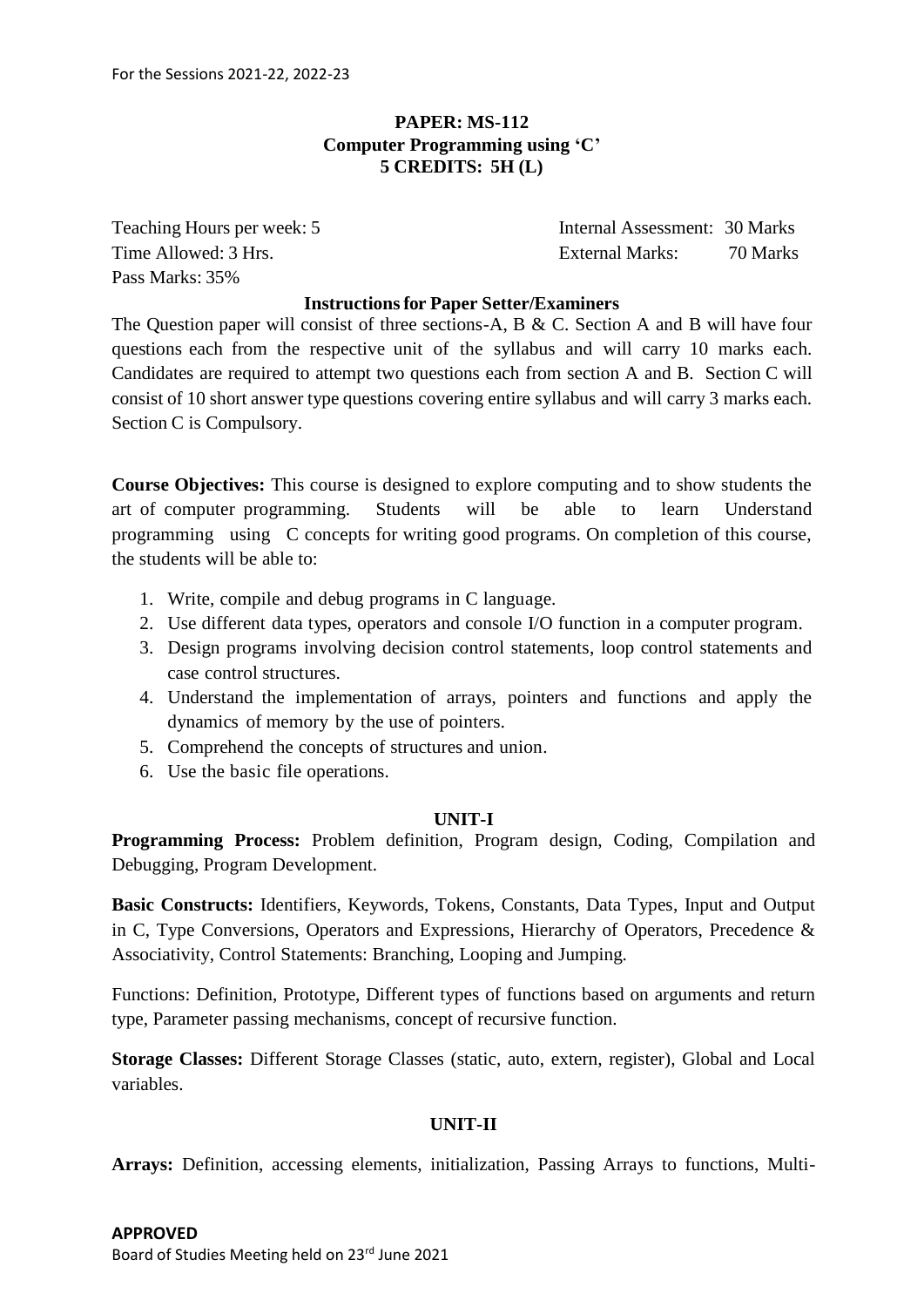dimensional arrays, String handling.

**Applications of linear arrays:** Linear and Binary Search, Bubble Sort and Selection Sort.

**Pointers:** Address and Dereferencing Operators, Declaration, Assignment, Passing addresses to functions, Using Pointer Arrays to sort n strings.

**Structures and Unions:** Variables, Accessing members, Nested Structures, Pointer to Structures, Concept of self-referential structures, Difference between a Union and Structure.

File Handling in C: Processing a text file through C program.

### **Text Books:**

- 1. Byron Gottfried , Jitendra Chhabra, "Programming with C, 3rd Edition, Schaum' s Outline Series, Tata McGraw Hill.
- 2. Shubhnandan S. Jamwal, Programming in C, Pearson Publications, 2017.

## **Reference Books:**

- 3. E. Balagurusamy, "Programming in C", Tata McGraw Hill.
- 4. Ram Kumar and Rakesh Aggarwal: Programming in ANSI C, TMH.
- 5. Brian W. Kernighan / Dennis Ritchie, The C Programming Language", 2nd edition, PHI.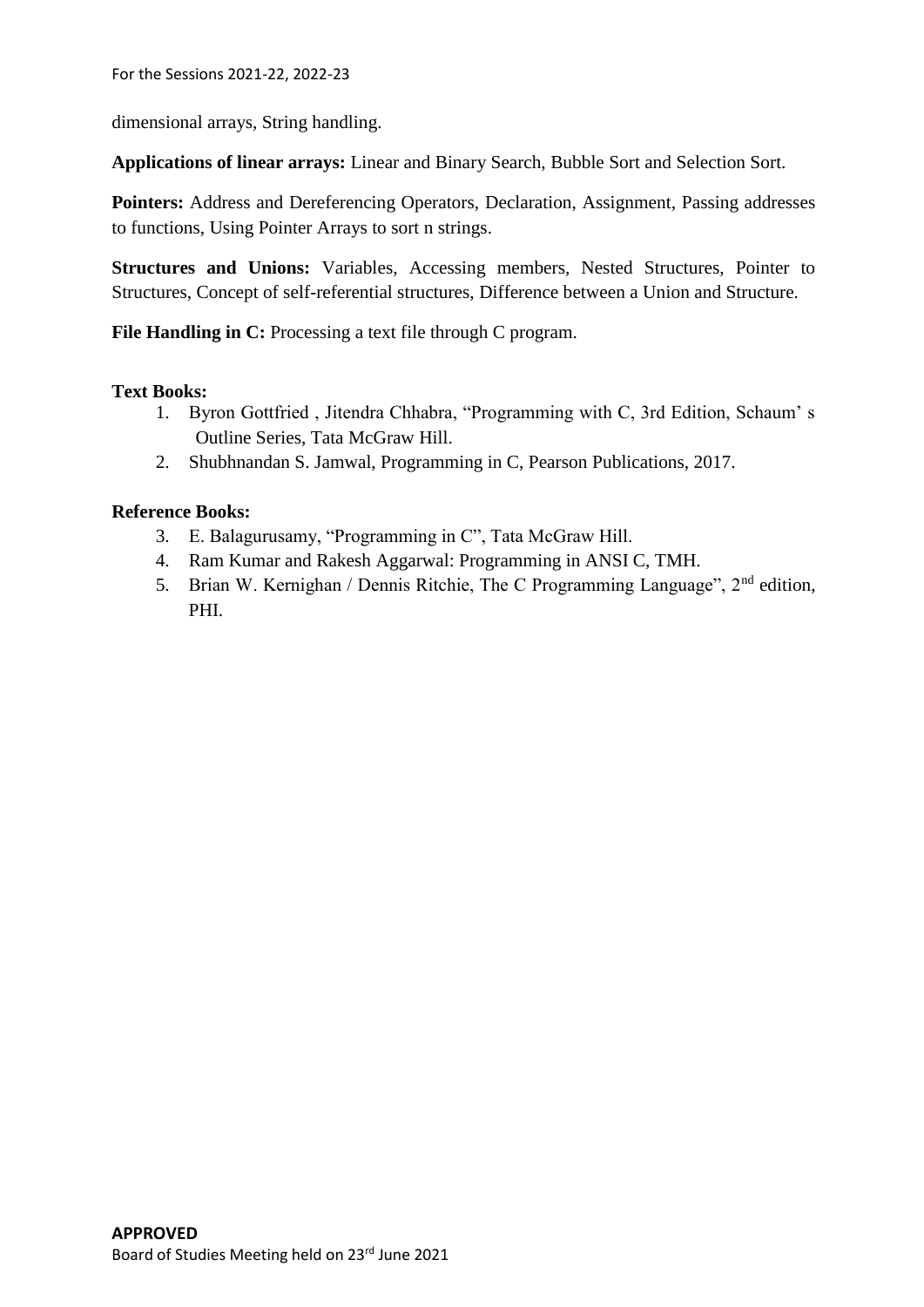## **PAPER: MS-113 Computer Organization and Architecture 5 CREDITS: 4H (L) +1(T)**

Pass Marks: 35%

Teaching Hours per week: 5 Internal Assessment: 30 Marks Time Allowed: 3 Hrs. External Marks: 70 Marks

### **Instructionsfor Paper Setter/Examiners**

The Question paper will consist of three sections-A, B & C. Section A and B will have four questions each from the respective unit of the syllabus and will carry 10 marks each. Candidates are required to attempt two questions each from section A and B. Section C will consist of 10 short answer type questions covering entire syllabus and will carry 3 marks each. Section C is Compulsory.

**Course Objective:** This course will introduce students to the fundamental concepts underlying modern computer organization and architecture. On completion of this course, the students will be able to:

- 1. Understand the basics of computer hardware and how software interacts with computer hardware.
- 2. Analyze and evaluate computer performance.
- 3. Understand how computers represent and manipulate data.
- 4. Understand computer arithmetic and convert between different number systems.
- 5. Assemble a simple computer with hardware design including data format, instruction format, instruction set, addressing modes, bus structure, input/output, memory, Arithmetic/Logic unit, control unit, and data, instruction and address flow.
- 6. Use Boolean algebra as related to designing computer logic, through simple combinational and sequential logic circuits.

### **UNIT - I**

**Digital Logic Circuits:** Logic Gates, Boolean expression - Minimization of Boolean expressions - Minterm - Maxterm - Sum of Products (SOP) - Product of Sums (POS) - Karnaugh map minimization- Don't care conditions.

**Combinational and Sequential circuits:** half-adder, full adder, Flip-Flops: SR, D-Flip Flop, JK Flip Flop, race- around condition, Master Slave J-K Flip Flop, D-Flip-Flop, and Excitation Tables of Flip Flops. Edge- Triggered Flip Flops.

**Digital Components:** Multiplexer, Demultiplexer, decoder, encoder, Registers, Asynchronous/ Ripple counter, Synchronous Decade counter (using JK flip flop).

**Basic Computer Organization and Design:** Instruction Codes, Stored program organization, Computer registers, Common bus system, Computer instructions, Timing and

### **APPROVED**

Board of Studies Meeting held on 23rd June 2021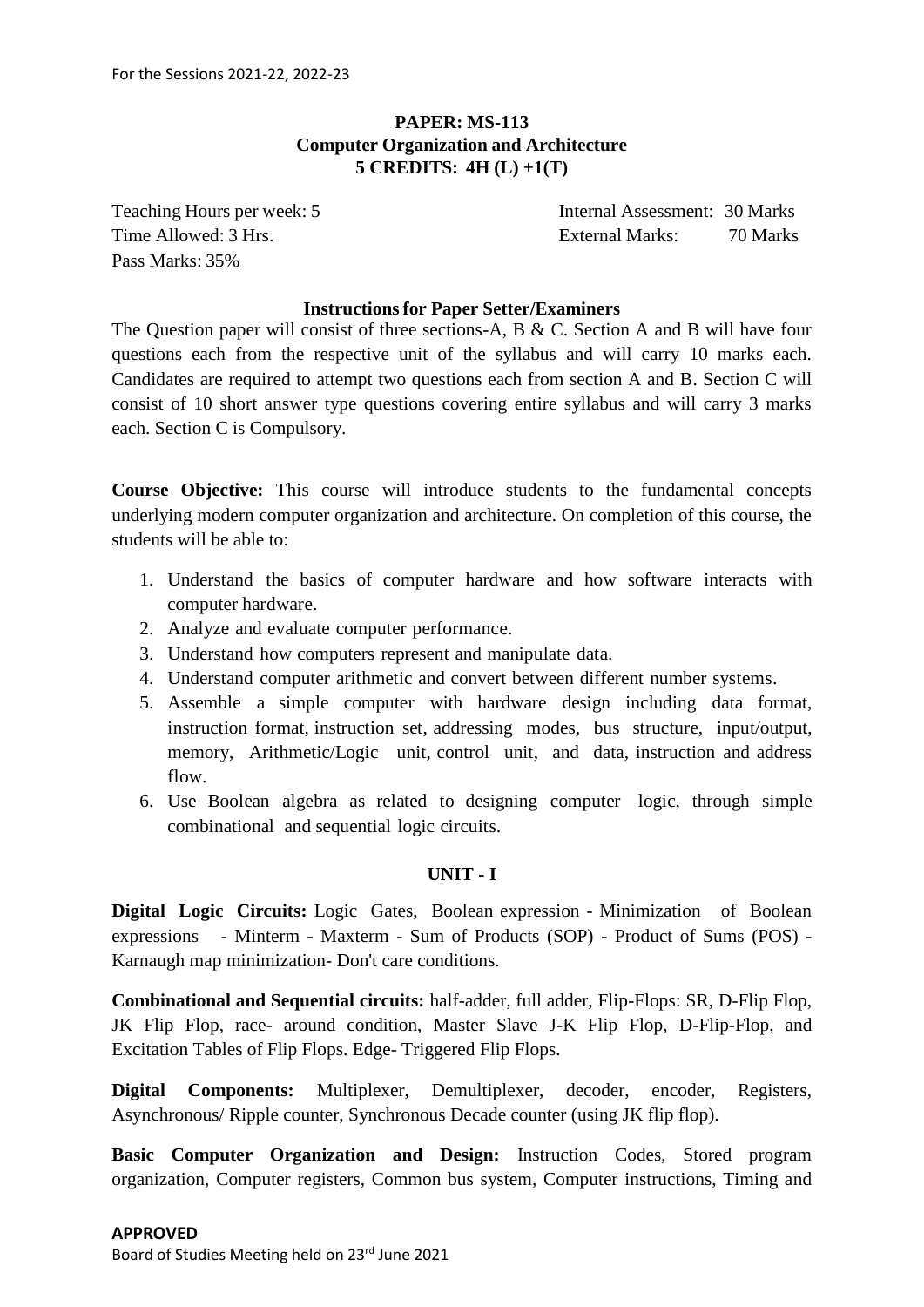Control, Instruction cycle, Memory reference instructions.

## **UNIT - II**

**Register Transfer and Micro-operations:** Register transfer language, Register transfer micro operations, Arithmetic, Logic and Shift micro operations, Arithmetic Logic Shift unit.

**Central Processing Unit:** General register organization, Instruction formats – three address, two address, one address, zero address instructions, Addressing modes, Types of Interrupts, RISC and CISC features.

**Memory Organization:** Memory hierarchy, Associative memory, Cache memory, Virtual **m**emory.

**Input-Output Organization:** Input output interface, I/O bus and interface modules, I/O vs. memory bus, isolated vs. Memory mapped I/O Asynchronous data transfer, handshaking, Programmed I/O, Interrupt-initiated I/O, DMA.

- 1. M.M. Mano, "Computer System Architecture", Third Edition, Prentice-Hall of India.
- 2. A.S. Tannenbaum, "Structured Computer Organisation", Prentice- Hall of India.
- 3. William Stallings, "Computer Organisation and Architecture", Pearson Education.
- 4. Computer Architecture and Organization by John P Hayes, Tata McGraw Hill.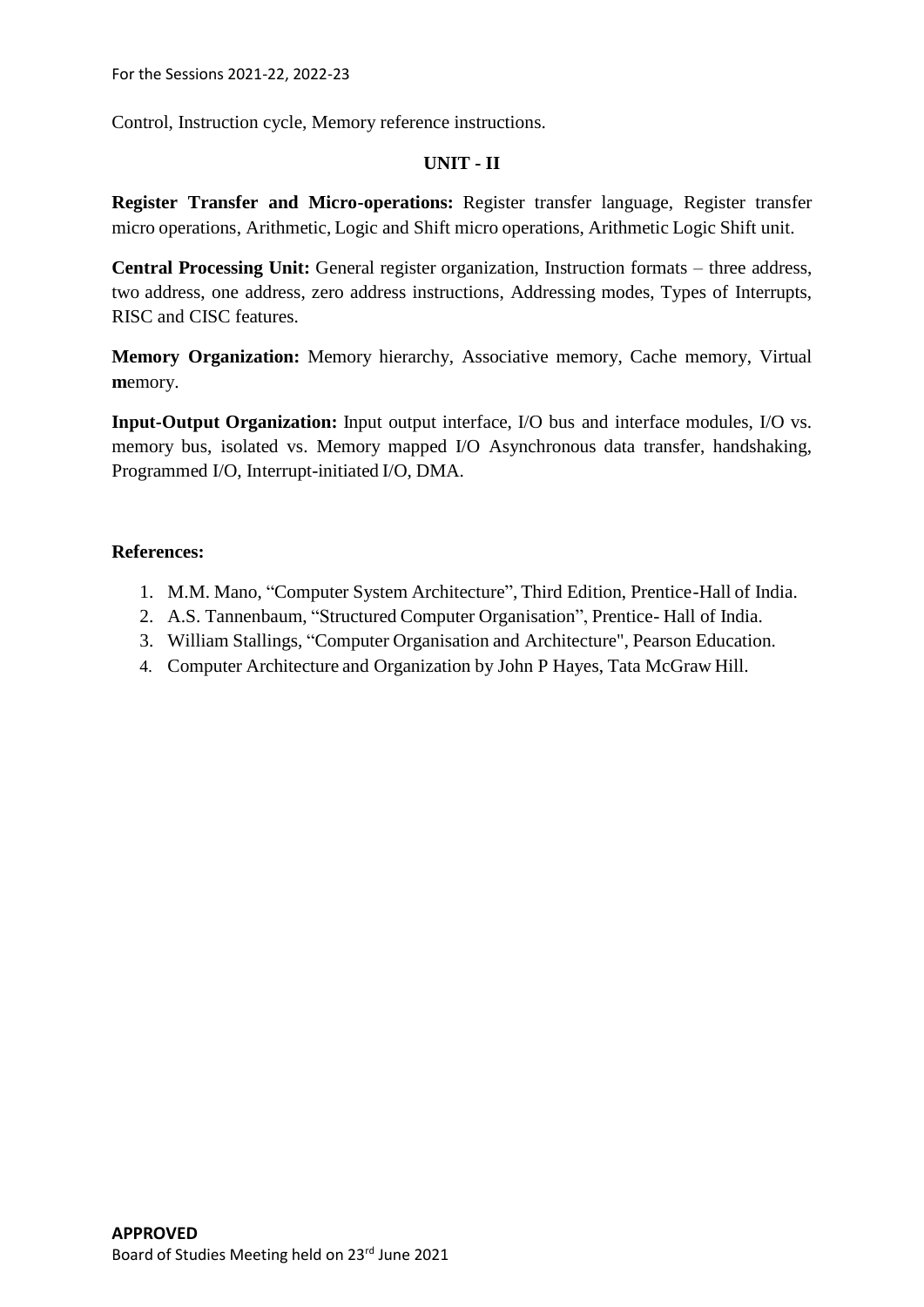## **PAPER: MS-114 Mathematical Foundation of Computer Science 5 CREDITS: 4H (L) +1(T)**

Pass Marks: 35%

Teaching Hours per week: 5 Internal Assessment: 30 Marks Time Allowed: 3 Hrs. External Marks: 70 Marks

### **Instructions for Paper Setter/Examiners**

The Question paper will consist of three sections-A, B & C. Section A and B will have four questions each from the respective units of the syllabus and will carry 10 marks each. Candidates are required to attempt two questions each from section A and B. Section C will consist of 10 short answer type questions covering entire syllabus and will carry 3 marks each. Section C is Compulsory.

**Course Objective:** The purpose of this course is to provide a clear understanding of the concepts that underlying fundamental concepts and tools in discrete mathematics with emphasis on their applications to computer science. It emphasizes mathematical definitions and proofs as well as applicable method. On completion of this course, the students will be able to:

- 1. Be familiar with the basic terminology of functions, relations, and sets and demonstrate knowledge of their associated operations.
- 2. Master to solve advanced mathematical problems, apply various methods of mathematical proof, and communicate solutions in writing
- 3. Master to comprehend advanced mathematics, and present the material orally and in writing
- 4. Utilize the knowledge of computing and mathematics appropriate to the discipline.
- 5. Evaluate mathematical principles and logic design

### **UNIT - I**

**Logic:** Propositions, Implications, Precedence of Logical Operators, translating English Sentences, System Specifications. Propositional Equivalences, Predicates and Quantifiers, Nested Quantifiers, Order of Quantifiers, Sets, Power Set, Set Operations, Functions, One-to-One Functions and Onto Functions, Inverse and Composition of Functions, Floor Function, Ceiling Function.

Mathematical Induction, The Basic of counting, The Pigeonhole Principle.

### **UNIT - II**

Recurrence Relations, solving recurrence relations, Divide and Conquer Algorithms and Recurrence Relations, Generating functions for sorting recurrence relations, Inclusion-Exclusion.

Relations and their properties, n-any relations and their applications, representing relations, closure of relation, equivalence relations, partial ordering.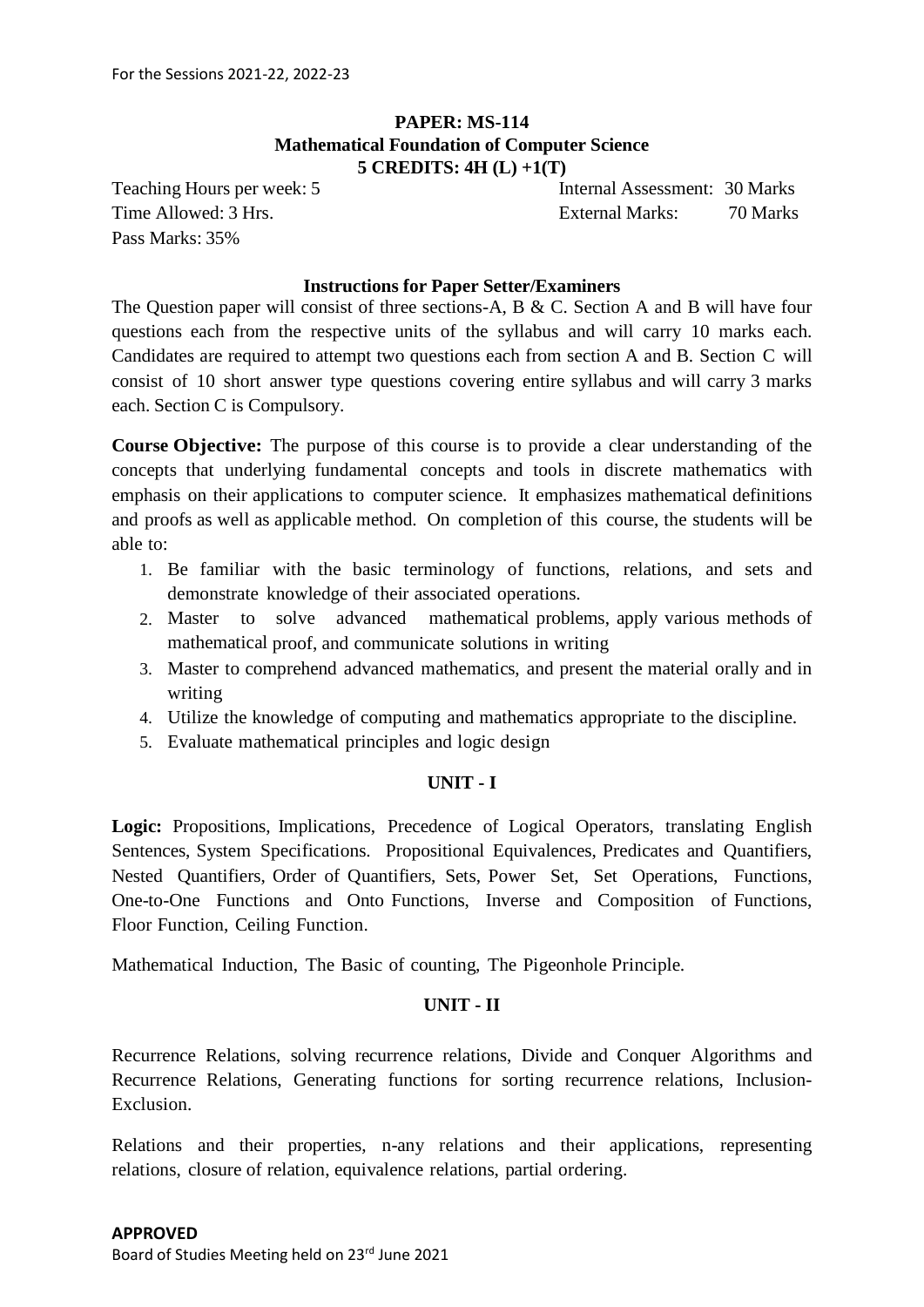Graphs: Introduction, terminology, Representing Graphs and Graph Isomorphism, Connectivity, Euler and Hamiltonian Paths, Shortest Path Problems, Planar Graphs.

- 1. Rosen, K.H: Discrete Mathematics and Its Applications, TMH Publications. Discrete and Combinational Mathematics, Ralph P. Grimaldi, Pearson Education.
- 2. Elements of Discrete Mathematics, C. L. Luie, TMH Publications. Discrete Mathematics, Richard Johnson, Baugh, Pearson Education.
- 3. Discrete Mathematical Structures with Applications to Computer Science, J. P. Tremblay& R. P. Manohar, MGH Publications.
- 4. Discrete Mathematical Structures, B.Kotman, R.C. Busbay, S.Ross, PHI.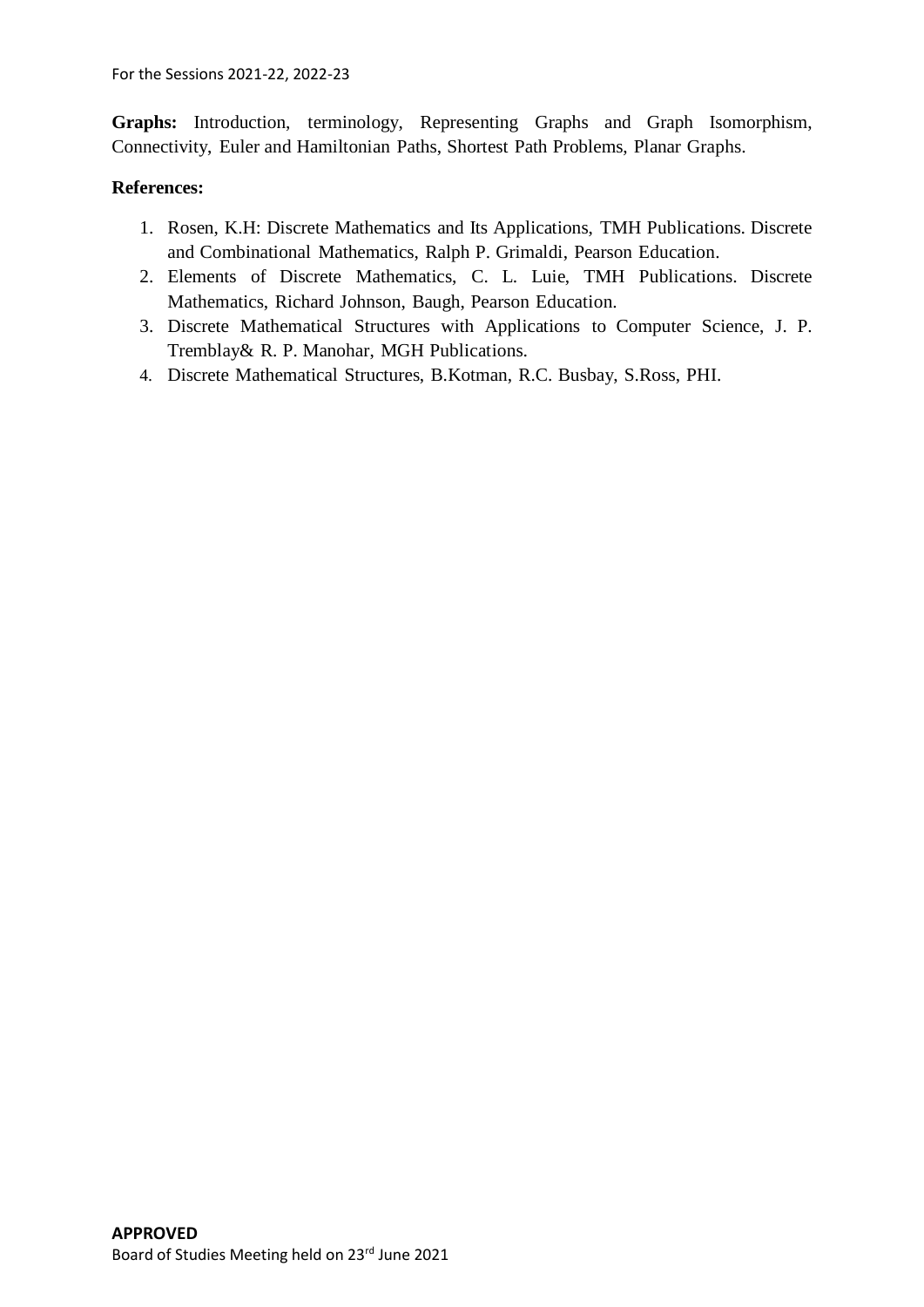## **PAPER: MS-115 Operating Systems 5 CREDITS: 4H (L) +1(T)**

Pass Marks: 35%

Teaching Hours per week: 5 Internal Assessment: 30 Marks Time Allowed: 3 Hrs. External Marks: 70 Marks

### **Instructions for Paper Setter/Examiners**

The Question paper will consist of three sections-A, B & C. Section A and B will have four questions each from the respective unit of the syllabus and will carry 10 marks each. Candidates are required to attempt two questions each from section A and B. Section C will consist of 10 short answer type questions covering entire syllabus and will carry 3 marks each. Section C is Compulsory.

**Course Objective:** This course is designed to explore the unifying concept of the operating system as a collection of cooperating sequential processes. On completion of this course, the students will be able to:

- 1. Learn the mechanisms of OS to handle processes and threads and their communication. Use different data types, operators and console I/O function in a computer program.
- 2. Learn the mechanisms involved in memory management in contemporary OS.
- 3. Gain knowledge on distributed operating system concepts that includes architecture, deadlock detection algorithms and agreement protocols.
- **4.** Understand different approaches to memory management. Understand the structure and organization of the file system.

### **UNIT-I**

**Introduction to Operating System:** Definition, Its need, Services, Early systems.

**Types of Operating Systems:** Batch processing operating system, Multiprogramming operating system, Time Sharing operating system, Multi-tasking operating system, Distributed operating system, Network operating system, Real time operating system, Multiprocessor system and Parallel Processing, Mobile Operating System.

**Process Management:** Process concept, types of Process scheduling, basic concepts of CPU Scheduling, Scheduling Criteria, and Scheduling algorithms: FCFS, SJF, Round Robin & Queue Algorithms.

**Deadlocks:** Deadlock Definition and its Characterization.

## **UNIT-II**

**Windows: MS-Windows:** Operating system-Definition & functions, basics of Windows. Basic components of windows, icons, types of icons, taskbar, activating windows, using

Board of Studies Meeting held on 23rd June 2021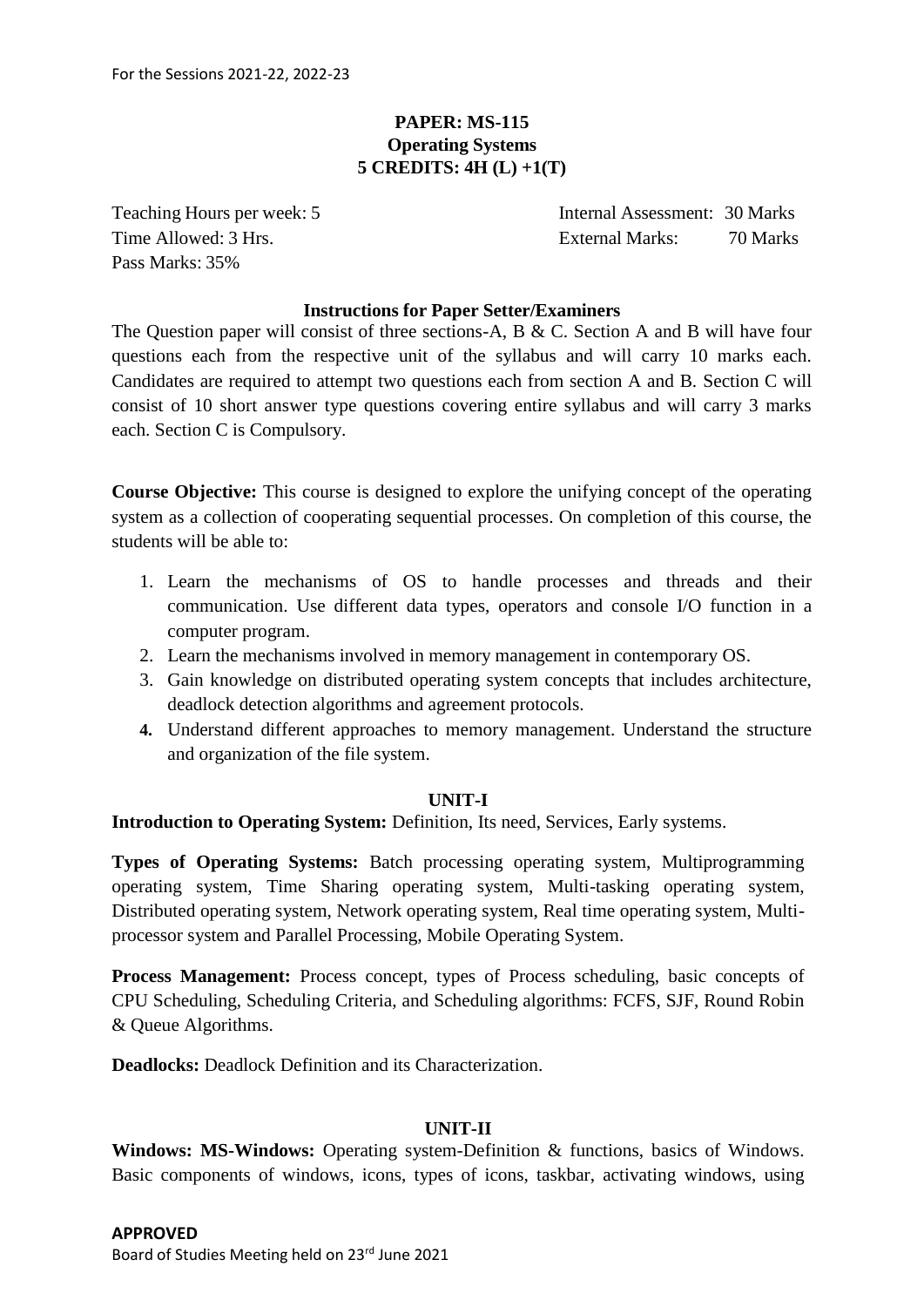desktop, title bar, running applications, exploring computer, managing files and folders, copying and moving files and folders.

**Control Panel –** Display properties, adding and removing software and hardware, setting date and time, screensaver and appearance. Using Windows Accessories.

**Linux:** History & Features of Linux, Linux Architecture, File System of Linux, Hardware Requirements of Linux, Various flavours of Linux, Linux Standard Directories, Functions of Profile and Login Files in Linux, Linux Kernel.

**Linux Commands:** bc, cal, cat, cd, clear, cmp, cp,mv, date, find, ls, pwd, mkdir, more, rm, rmdir, chgrp, chmod, chown, tty, wc, who, whois, grep, telnet, overview of vi editor, basics of shell programming.

## **Text Books:**

- 1. Andy Rathbone, "Windows for dummies", Pustak Mahal.
- 2. Stan Kelly-Bootle, "Understanding UNIX", BPB Publications.
- 3. Silverschatz , "Operating system concepts", Pearson education India.

## **Reference Books:**

- 1. Tom Adelstein and Bill Lubanovic, Linux System Administration, O'Reilly Media, Inc.
- 2. Harvey M. Deitel, Operating Systems, Prentice Hall.
- 3. Andrew S. Tanenbaum, Modern Operating System, Prentice Hall.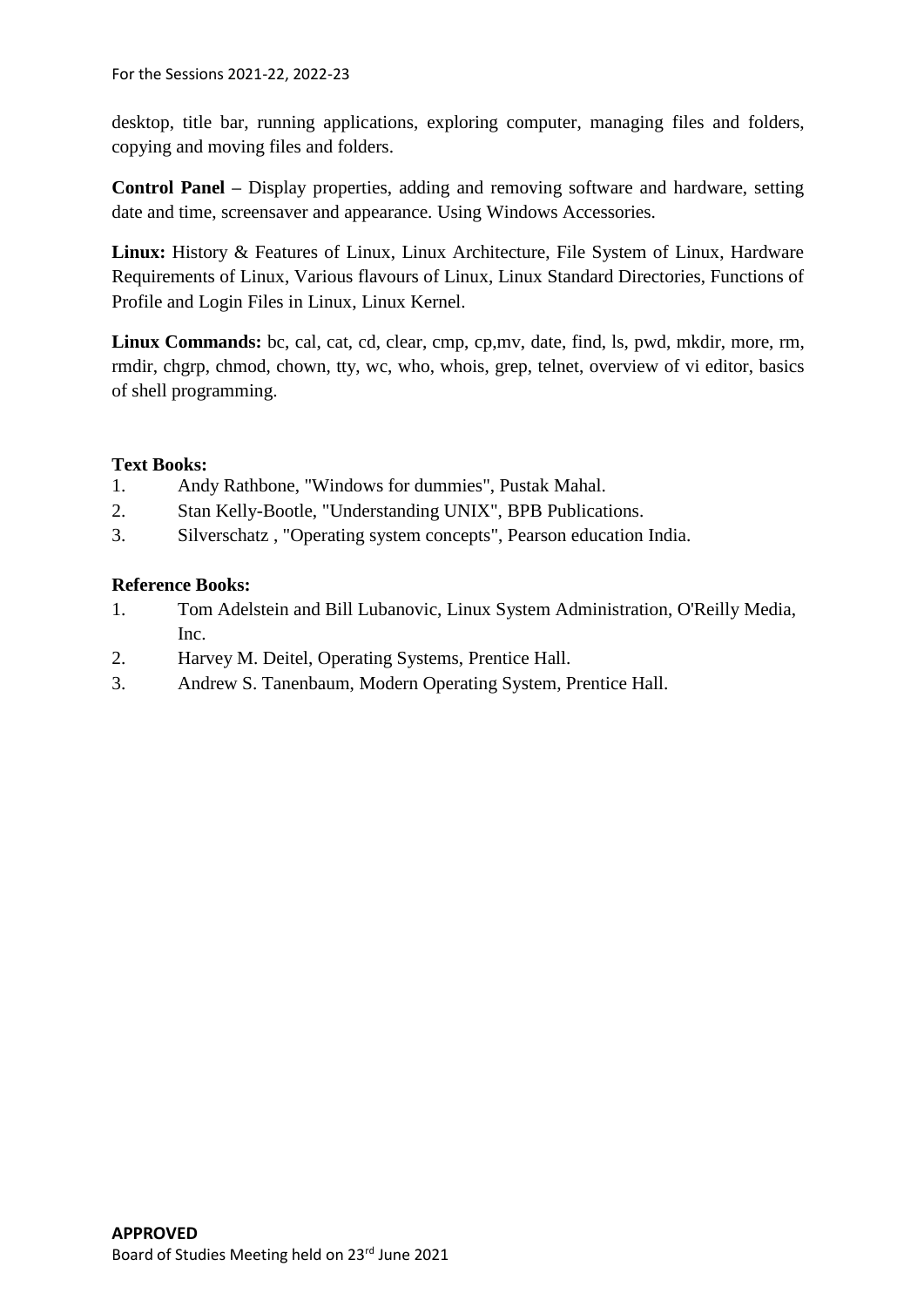## **PAPER: MS 116 Programming Lab-I (Based on MS-112) 2 CREDITS: 4H (P)**

Pass Marks: 35%

Teaching Hours per week: 4 Internal Assessment: 30 Marks Time Allowed: 3 Hrs. External Marks: 70 Marks

This laboratory course will mainly comprise of exercises based on subject MS-112: Computer Programming Using C. Students are required to develop programs based upon:

1.Various data types in C language

2.Various constructs in the C language

3.Reading/ Writing text files.

The Break-up of Marks for Practical exams (External) will be as under:

| 1. Viva Voce (External examination)  | 20 Marks |
|--------------------------------------|----------|
| 2. Program Development and Execution | 30 Marks |
| 3. File Record                       | 20 Marks |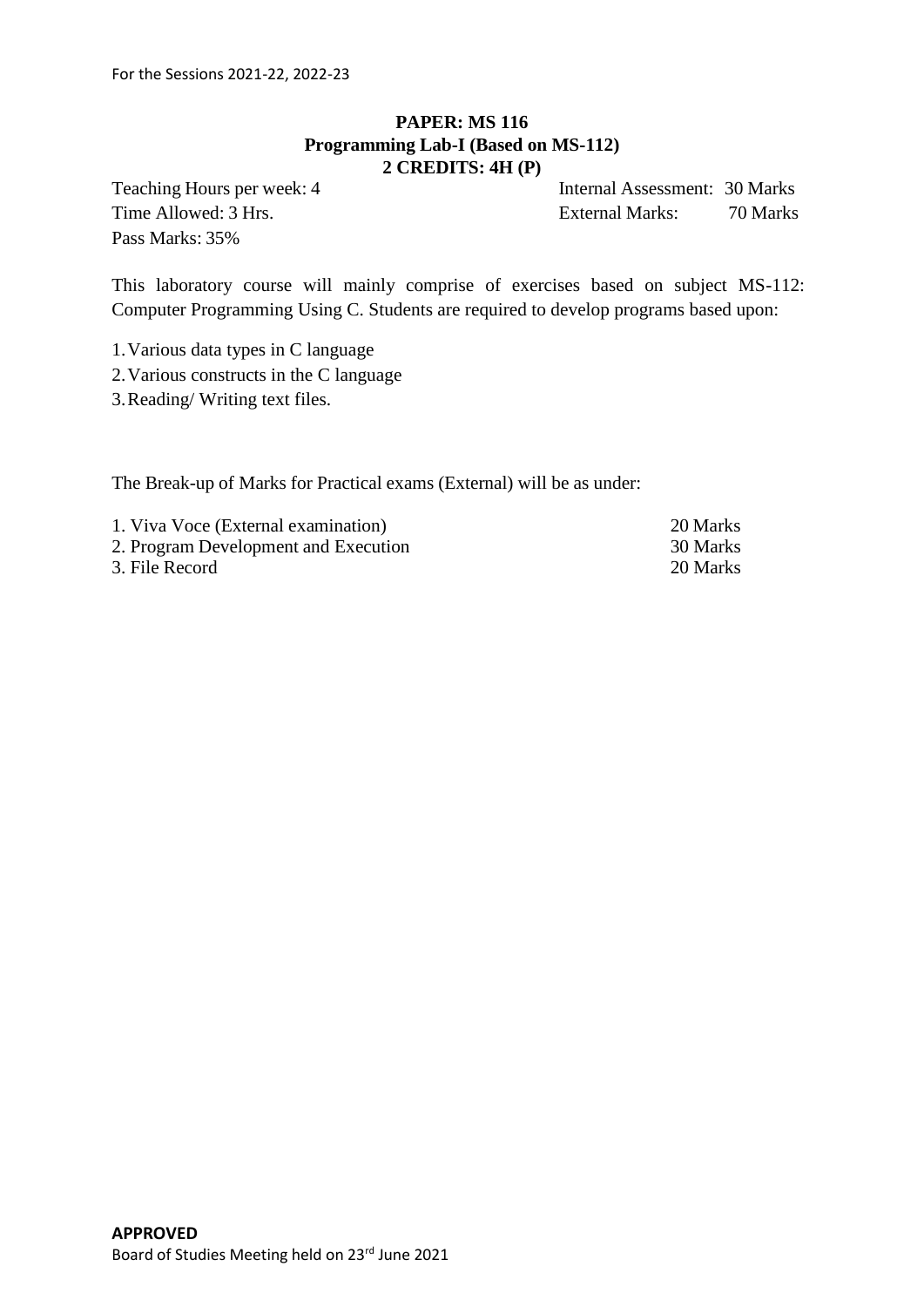## **PAPER: MS-117 E1 Computer Oriented Statistical Methods 2 CREDITS: 2H (L)**

Teaching Hours per week: 2 Internal Assessment: 50 Marks

Time Allowed: 3 Hrs. Pass Marks: 35%

### **Instructions for Paper Setter/Examiners**

The Question paper will consist of three sections-A, B & C. Section A and B will have four questions each from the respective unit of the syllabus and will carry 5 marks each. Candidates are required to attempt two questions each from section A and B. Section C will consist of 10 short answer type questions covering entire syllabus and will carry 3 marks each. Section C is Compulsory.

### **UNIT-I**

**Statistics:** Diagrammatic and Graphical representation of Numerical Data, Formation of frequency distribution, Histogram, Cumulative Frequency - Polygon and Ogives.

**Measures of Central tendency:** Mean, Median, Mode. Measures of Dispersion: Mean deviation, Standard deviation, variance, Quartile deviation and coefficient of variation, Moments (upto 4th), Measures of Skewness and Kurtosis for grouped and ungrouped data.

### **UNIT - II**

**Correlation:** Meaning and types of correlation, correlation and causation, Methods of correlation: product moment correlation coefficient - rank correlation coefficient.

**Regression analysis:** Linear regression - method of least squares for estimation of regression coefficient.

**Concept of sampling and Sampling distributions:** Chi square tests for goodness of fit and test for independence of attributes in contingency table.

- 1. Rajaraman, "Computer Oriented Numerical Methods", PHI, New Delhi.
- 2. Murray R Spiegel, Larry J. Stephens "Statistics" Schaum's Outlines
- 3. J.H. Mathews," Numerical Methods for Computer Science, Engineering and Mathematics", PHI.
- 4. M K. Jain, S.R.K. Iyengar and R.K. Jain," Numerical Methods for Scientific and Enginerring Computation", Wiley Eastern Limited, New Delhi.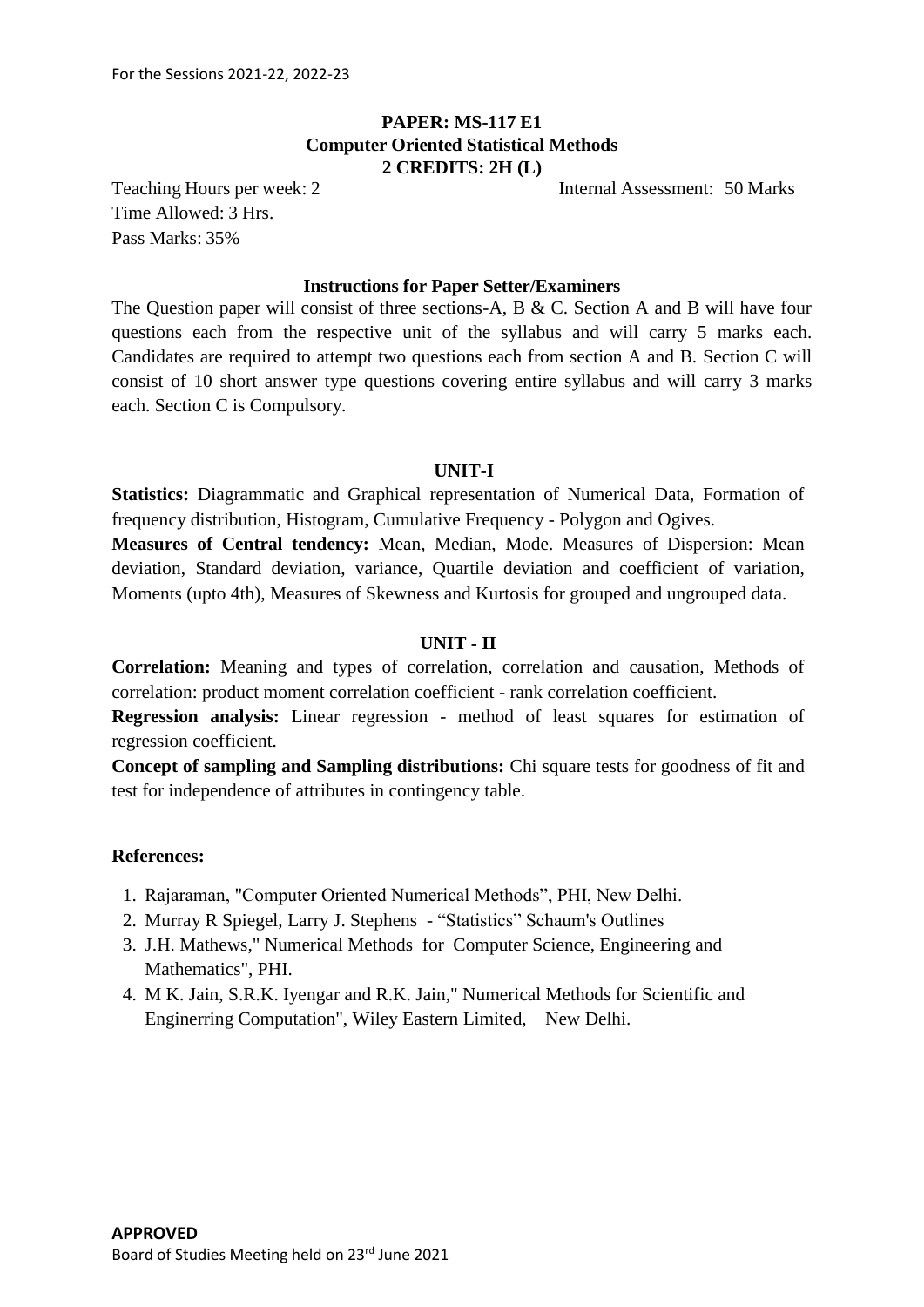## **PAPER: MS-117 E2 Quantitative Aptitude & Reasoning 2 CREDITS: 2H (L)**

Teaching Hours per week: 2 Internal Assessment: 50 Marks

Time Allowed: 3 Hrs. Pass Marks: 35%

### **Instructions for Paper Setter/Examiners**

The question paper will consist of two sections with multiple choice questions. Section A and B will have 25 multiple choice questions from each respective unit of the syllabus. Candidates are required to attempt all the questions.

### **Course Objectives:**

- 1. This course provides the students with an understanding of deductive and inductive reasoning
- 2. To make students understand both Verbal and Non Verbal Reasoning.
- 3. To practice various quantitative aptitude question.

### **UNIT- I**

**Verbal Reasoning:** Number series, Letter & symbol series, Logical Reasoning problems, Alphabet test, Blood relations, Direction sense test, Input output, Coding-decoding, Number Ranking

**Non-verbal Reasoning:** Making series/analogy, Classification, Series test, Odd figures.

### **UNIT- II**

**Quantitative aptitude:** whole numbers problems, Problems on Trains, Numbers and Ages, Percentage Problems, Boats and Streams, Ratio & Proportion, Square roots, Averages, Interest, Heights and Distances, Time and distance, Series, Time & Work, Data Interpretation.

- 1. R.S Aggarwal, "Quantitative aptitude".
- **2.** R.S Aggarwal , "Verbal and non-verbal Reasoning".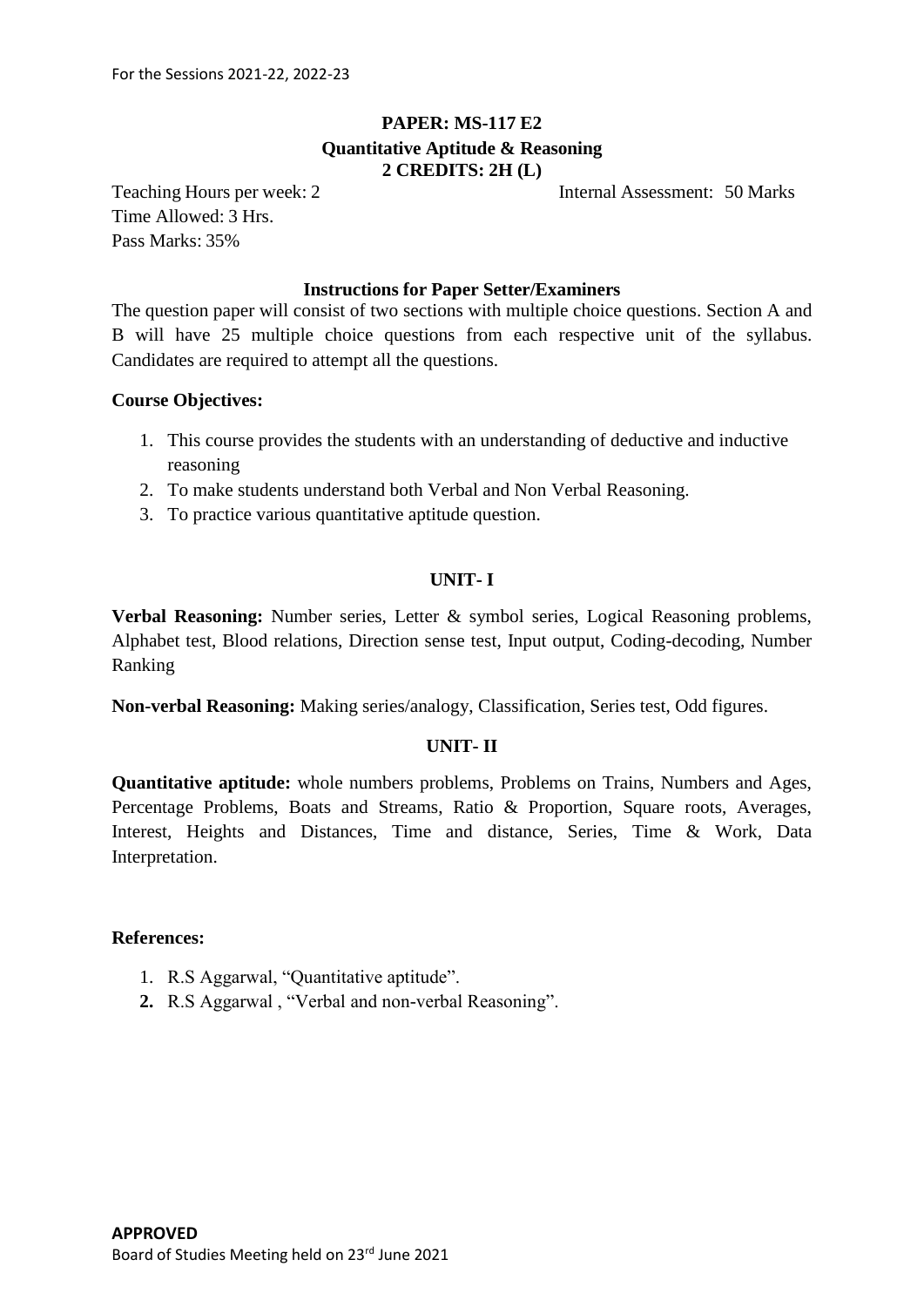## **PAPER: MS-121 Object Oriented Programming Using C++ 5 CREDITS: 4H (L) +1(T)**

Pass Marks: 35%

Teaching Hours per week: 5 Internal Assessment: 30 Marks Time Allowed: 3 Hrs. External Marks: 70 Marks

### **Instructions for Paper Setter/Examiners**

The Question paper will consist of three sections-A, B & C. Section A and B will have four questions each from the respective unit of the syllabus and will carry 10 marks each. Candidates are required to attempt two questions each from section A and B. Section C will consist of 10 short answer type questions covering entire syllabus and will carry 3 marks each. Section C is Compulsory.

**Course Objective:** This course is designed to explore computing and to show students the art of computer programming. Students will be able to learn Understand object oriented programming and advanced C++ concepts for writing good programs. On completion of this course, the students will be able to:

- 1. Write, compile and debug programs in C++ language.
- 2. Use different data types, operators and console I/O function in a computer program.
- 3. Design programs involving decision control statements, loop control statements and case control structures.
- 4. Understand the implementation of arrays, pointers and functions and apply the dynamics of memory by the use of pointers.
- 5. Comprehend the concepts of structures and classes: declaration, initialization and implementation.
- 6. Apply basics of object oriented programming, polymorphism and inheritance.
- 7. Use the file operations, character I/O, string I/O, file pointers, pre-processor directives and create/update basic data files.

### **UNIT- I**

**Evolution of OOP:** Procedure Oriented Programming, OOP Paradigm, Advantages and disadvantages of OOP over its predecessor paradigms. Characteristics of Object Oriented Programming.

**Introduction to C++:** Identifier, Keywords, Constants. Operators: Arithmetic, relational, logical, conditional and assignment. Size of operator, Operator precedence and associativity. Type conversion, Variable declaration, expressions, statements, manipulators. Input and output statements, stream I/O, Conditional and Iterative statements, breaking control statements. Storage Classes, Arrays, Arrays as Character Strings, Structures, Unions, Bit fields, Enumerations and User defined types.

**Pointers:** Pointer Operations, Pointer Arithmetic, Pointers and Arrays, Multiple indirections,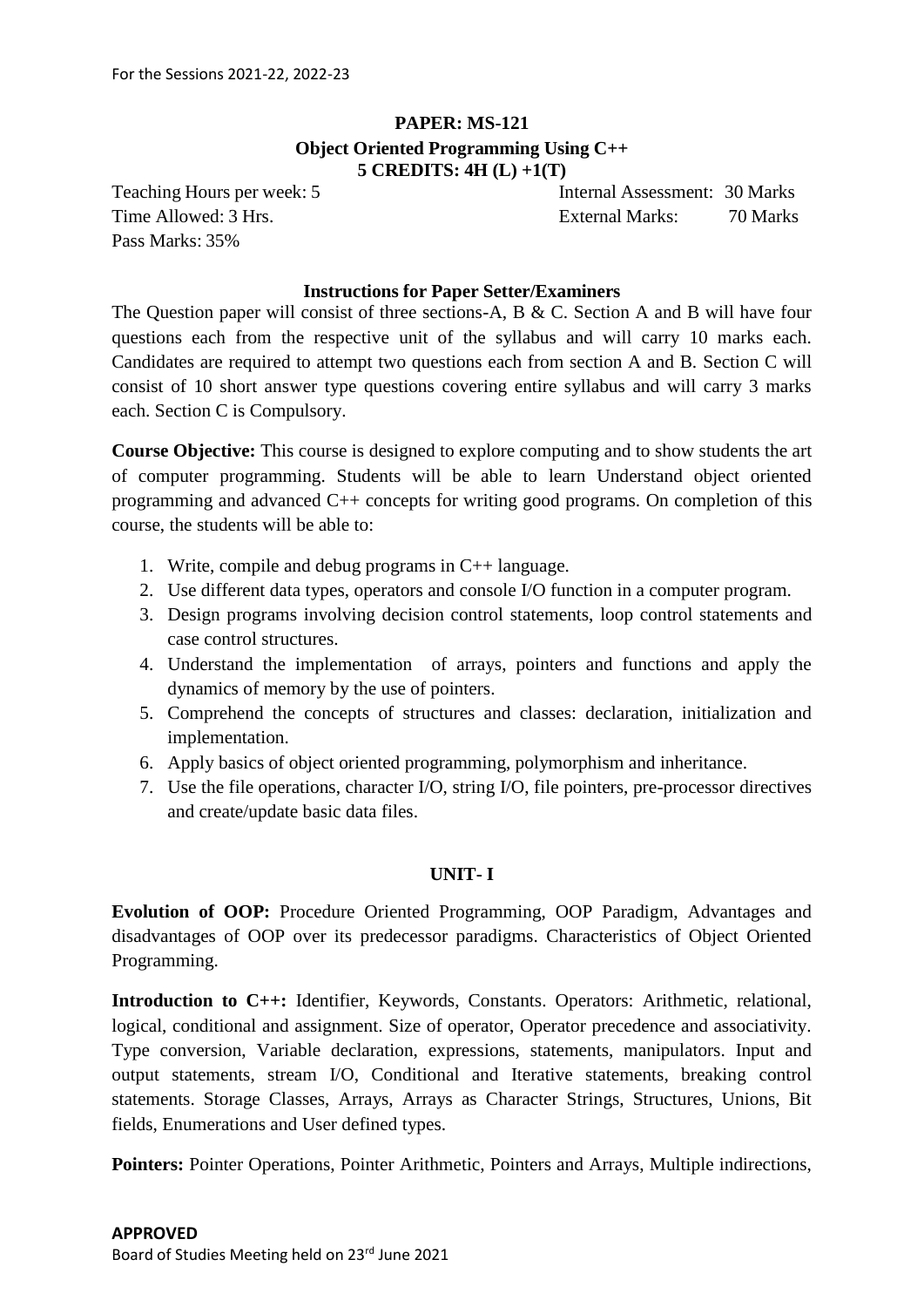Pointer to functions.

**Functions:** Prototyping, Definition and Call, Scope Rules. Parameter Passing by value, by address and by reference, Functions returning references, Const functions, recursion, function overloading, Default Arguments, Const arguments, Pre-processor, Type casting.

## **UNIT- II**

**Classes and Objects:** Class Declaration and Class Definition, Defining member functions, making functions inline, Nesting of member functions, Members access control. THIS pointer. Objects: Object as function arguments, array of objects, functions returning objects, Const member. Static data members and Static member functions, Friend functions and Friend classes.

**Constructors:** properties, types of constructors, Dynamic constructors, multiple constructors in classes. Destructors: Properties, Virtual destructors. Destroying objects, Rules for constructors and destructors. Array of objects. Dynamic memory allocation using new and delete operators, Scopes: Local, Global, Namespace and Class.

**Inheritance:** Defining derived classes, inheriting private members, single inheritance, types of derivation, function redefining, constructors in derived class, Types of inheritance, Types of base classes, Code Reusability.

**Polymorphism:** Methods of achieving polymorphic behavior.

**Operator overloading:** overloading binary operator, overloading unary operators, rules for operator overloading, operator overloading using friend function. Function overloading: early binding, Polymorphism with pointers, virtual functions, late binding, pure virtual functions and abstract base class.

**Templates:** Generic Functions and Generic Classes, Overloading of template functions.

**Exception Handling:** Exception Handling catching class types, handling derived class exceptions, catching exceptions

**Files and streams:** Open/ Close Files commands. Read/write operations on files.

- 1. Herbert Schildt, "The Complete Reference C++", Tata McGraw-Hill.
- 2. Deitel and Deitel, "C++ How to Program", Pearson Education.
- 3. Robert Lafore, "Object Oriented Programming in C++", Galgotia Publications.
- 4. BjarneStrautrup, "The C++ Programming Language", Addition- Wesley Publication Co. Stanley B. Lippman, JoseeLajoie, "C++ Primer", Pearson Education.
- 5. E. Balagurusamy, "Object Oriented Programming with C++", Tata McGraw-Hill.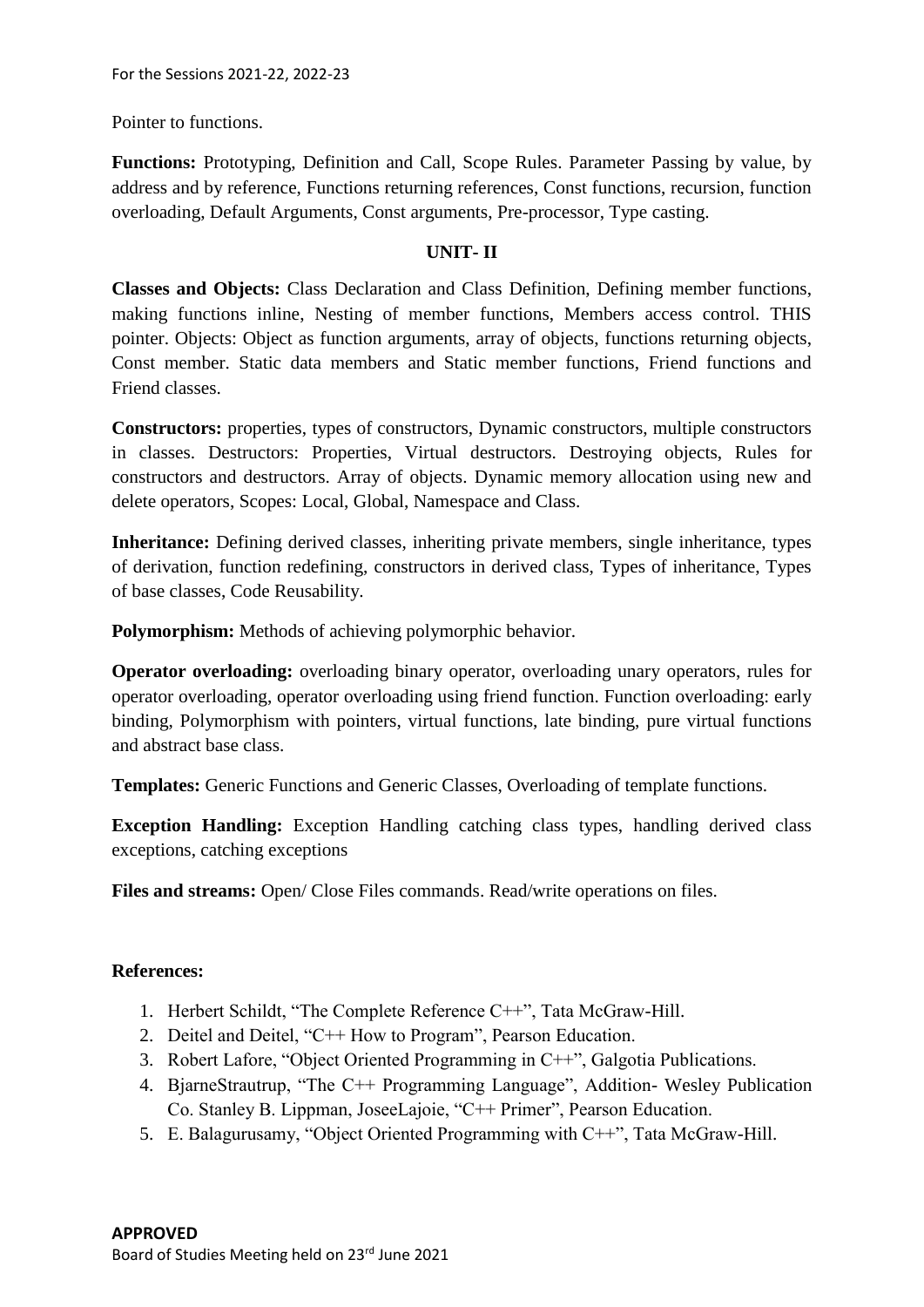## **PAPER: MS-122 Data and File Structures 5 CREDITS: 5H (L)**

Pass Marks: 35%

Teaching Hours per week: 5 Internal Assessment: 30 Marks Time Allowed: 3 Hrs. External Marks: 70 Marks

### **Instructions for Paper Setter/Examiners**

The Question paper will consist of three sections-A, B & C. Section A and B will have four questions each from the respective unit of the syllabus and will carry 10 marks each. Candidates are required to attempt two questions each from section A and B. Section C will consist of 10 short answer type questions covering entire syllabus and will carry 3 marks each. Section C is Compulsory.

**Course Objective:** This course is designed to explore computing and to show students the art of practical implementation and usage of Algorithms and Data Structures. On completion of this course, the students will be able to:

- 1. Be familiar with basic data structure of algorithms. Design and analyze programming problem statements
- 2. Choose appropriate data structures and algorithms and use it to design algorithms for a specific problem.
- 3. Handle operations like searching, insertion, deletion and traversing mechanism
- 4. Come up with analysis of efficiency and proofs of correctness

### **UNIT- I**

**Data Structure:** Introduction to data structure and algorithm, Algorithm analysis: Time space trade off algorithms and Big O notation.

**Arrays:** Introduction, one dimensional and multidimensional arrays, memory representation of arrays, operations on arrays, sparse arrays and sparse matrices and their implementation, Advantages and limitation of arrays.

**Stacks**: Introduction; Operation on stacks; Implementation of stacks, Application of stacks: matching parenthesis, evaluation of arithmetic expressions, conversion from infix to postfix, recursion.

**Queues**: Introduction, operation on queues, circular queue, memory representation of queues, dequeues, priority queues, application of queues.

**Linked List**: Introduction; operation on linked list, circular linked list, doubly linked list, header linked list, implementation of linked list, application of linked lists.

**Trees**: Introduction; Binary Tree; Threaded Binary Trees; Binary Search Tree; Balanced Trees; B- Trees; Heap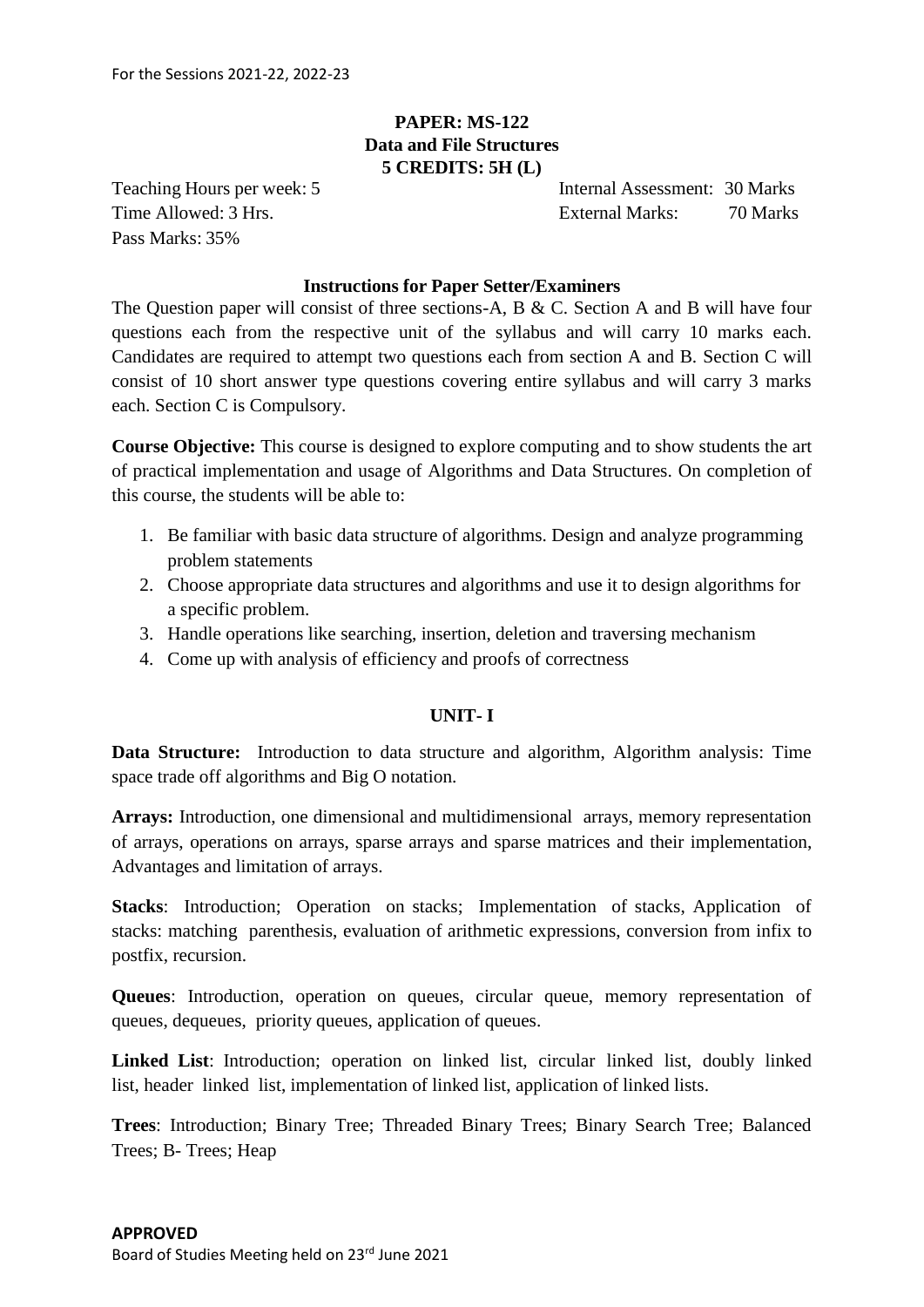## **UNIT- II**

**Graphs**: Introduction Graph: Graph terminology, Memory Representation of Graphs: adjacency matrix representation of graphs, adjacency list or linked representation of graphs, Operations performed on graphs, Application of graphs Sorting: Selection Sort, Insertion Sort, Merge Sort, Bucket Sort, Radix Sort, Quick Sort and Heap Sort

**Hashing**: Hashing techniques; Collision resolution; Deleting items from a hash table; Application of hashing

**File Organization**: Introduction, External Storage Device: Sequential Access Storage Device (SASD), Direct Access Storage Device (DASD) Sequential File Organization: processing sequential files, operations on sequential files, advantages and disadvantages of sequential file organization Direct File Organization: introduction, processing of direct files, advantages and disadvantages of direct organization Indexed Sequential Organization: introduction, processing of indexed sequential files, advantages and disadvantages of indexed sequential organization

- 1. Tanenbaum, Y. Lanhgsam and A.J. Augenstein, "Data Structures Using C", PHI.
- 2. Loomis, Marry,"Data Management and File Structures", PHI
- 3. Seymour Lipschultz, "Theory and Practice of Data Structures", McGraw-Hill.
- 4. E. Horowitz and S. Sahni, "Data Structures with Pascal", Galgotia.
- 5. M. J. Folk, B. Zoellick, G Riccardi, "File Structures", Pearson Education.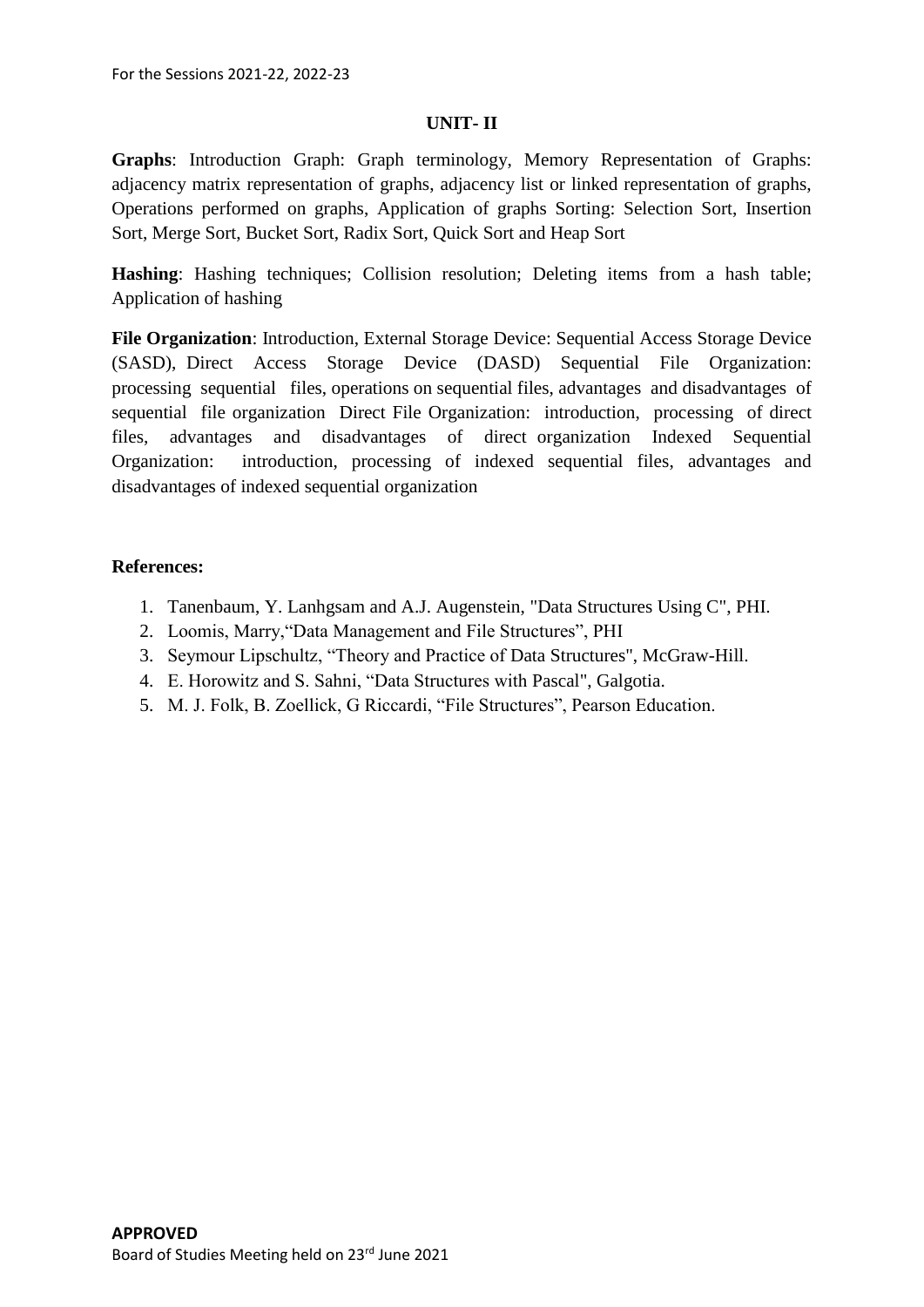## **PAPER: MS-123 Software Engineering 5 CREDITS: 4H (L) +1(T)**

Pass Marks: 35%

Teaching Hours per week: 5 Internal Assessment: 30 Marks Time Allowed: 3 Hrs. External Marks: 70 Marks: 70 Marks

### **Instructions for Paper Setter/Examiners**

The Question paper will consist of three sections-A, B & C. Section A and B will have four questions each from the respective unit of the syllabus and will carry 10 marks each. Candidates are required to attempt two questions each from section A and B. Section C will consist of 10 short answer type questions covering entire syllabus and will carry 3 marks each. Section C is Compulsory.

### **UNIT- I**

**Software Engineering**: History, Definition, Goal; The role of the Software Engineer, The Software Life Cycle, The relationship of Software Engineering to other areas of Computer Science, Classification of Software Qualities, Representative Qualities, Software process models: Waterfall model, prototyping, spiral; Tools and techniques for process modeling, Management of software engineering management functions, project planning and organization.

**Requirement Analysis**: The requirement process, types of requirements, Characteristics and components of SRS, Data flow Diagrams, Data Dictionary, UML diagrams for specifying behaviors, metrics, verification of SRS.

**Design and Software architecture:** The Software design activity and its objectives, Abstraction, Modularity, Coupling-Cohesion criteria, Object-Oriented Design: generalization and specialization, associations and aggregations.

### **UNIT- II**

**Coding**: Programming standards and procedures, programming guidelines, documentation, and Code verification techniques.

**Verification and validation**: Approaches to verification, testing goals, principles,

Equivalence class partitioning, Boundary value analysis, mutation testing, graph based testing, cyclomatic complexity, test planning ,automated testing tools, features of Object-Oriented testing.

**Software maintenance**: The nature of maintenance, maintenance problems, maintenance techniques and tools.

Software re-engineering, reverse engineering, forward engineering: forward Engineering for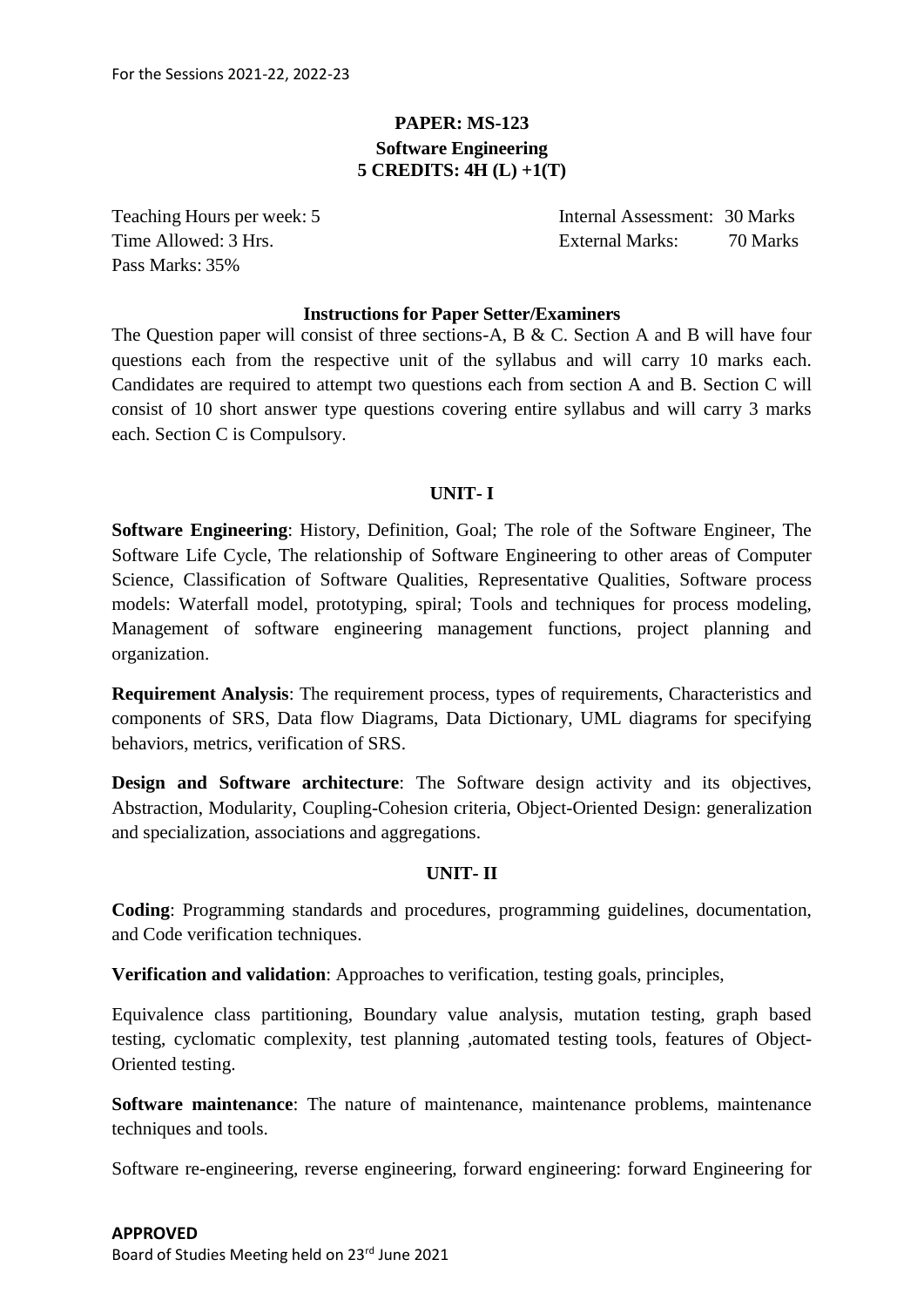Object- oriented and client/server architecture, Building blocks for CASE, CASE tools and applications.

- 1. Carlo Ghezzi, Mehdi Jazayeri, Dino Mandrioli, "Fundamentals of Software Engineering", 2nd edition Pearson Education. 2003.
- 2. Shari Lawrence Pfleeger, "Software Engineering : Theory and Practice", 2nd edition, Pearson Education, 2003.
- 3. P.Jalota, "An Integrated Approach to Software Engineering", Narosa Publications.
- 4. Roger.S.Pressman," Software Engineering-A practitioner's Approach", 3rd edition, McGraw-Hill.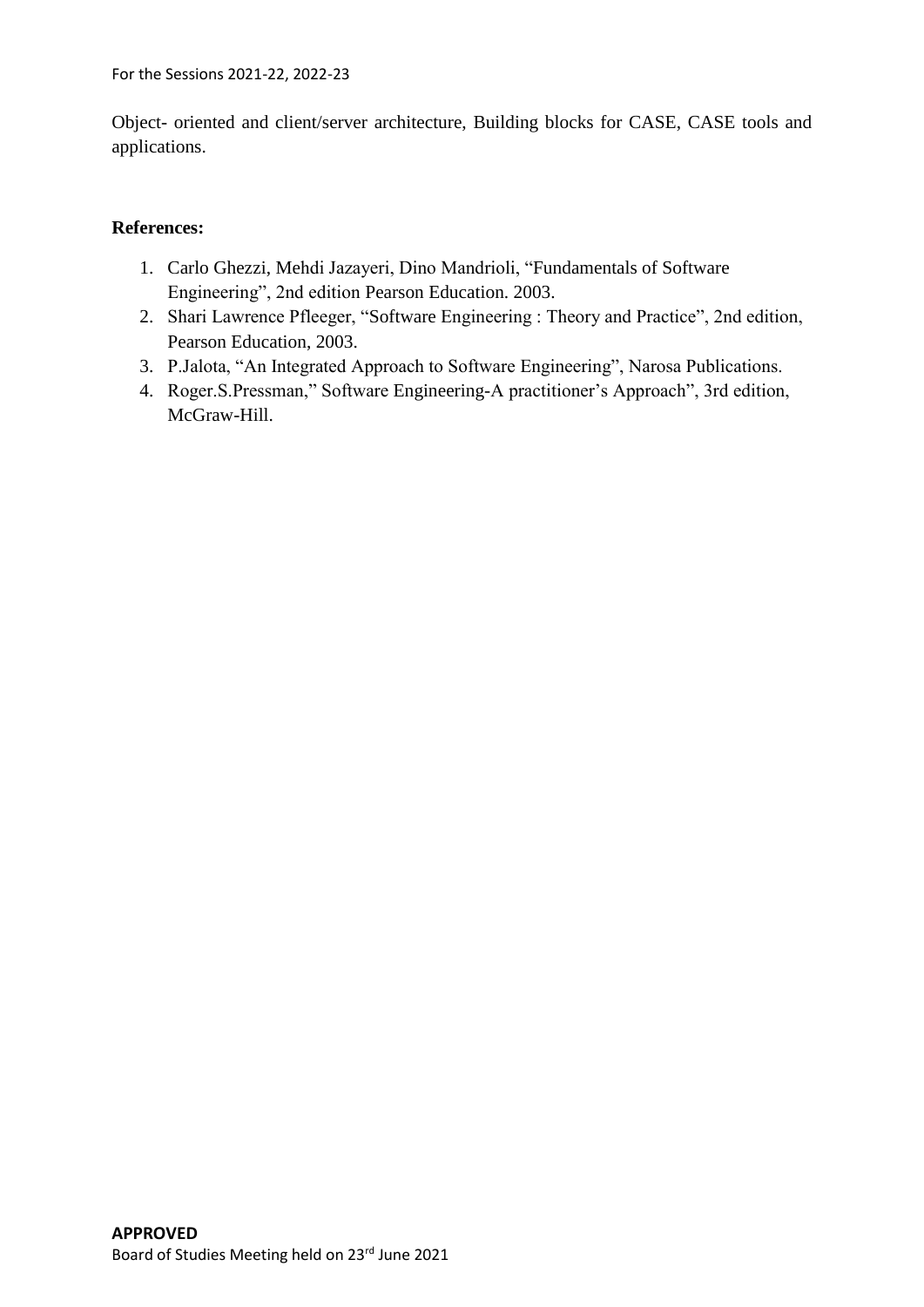## **PAPER: MS-124 RDBMS and Oracle 5 CREDITS: 5H (L)**

Pass Marks: 35%

Teaching Hours per week: 5 Internal Assessment: 30 Marks Time Allowed: 3 Hrs. External Marks: 70 Marks

### **Instructions for Paper Setter/Examiners**

The Question paper will consist of three sections-A, B & C. Section A and B will have four questions each from the respective unit of the syllabus and will carry 10 marks each. Candidates are required to attempt two questions each from section A and B. Section C will consist of 10 short answer type questions covering entire syllabus and will carry 3 marks each. Section C is Compulsory.

**Course Objective:** This course is designed to explore computing and to show students the art

of design and creation of relational databases. On completion of this course, the students will be able to:

- 1. Gain the knowledge and understanding of Database analysis and design. Understand the use of Structured Query Language(SQL) and learn SQL syntax.
- 2. Gain the knowledge of the processes of Database Development and Administration using SQL and PL/SQL.
- 3. Understand the functional dependencies and design of the database. Understand the concept of Transaction and Query processing.

### **UNIT- I**

**Introduction**: Database Approach, Characteristics of a Database Approach, Database System Environment. Roles in Database Environment: Database Administrators, Database Designers, End Users, Application Developers. Database Management Systems: Definition, Characteristics, Advantages of Using DBMS Approach, Classification of DBMSs. Architecture: Data Models, Database Schema and Instance, Three Schema Architecture, Data Independence – Physical and Logical data Independence. Database Conceptual Modelling by E-R model: Concepts, Entities and Entity Sets, Attributes, Mapping Constraints, E-R Diagram, Weak Entity Sets, Strong Entity Sets.

**Relational Data Model**: Concepts and Terminology. Constraints: Integrity Constraints, Entity and Referential Integrity constraints.

**Keys**: Super Keys, Candidate Keys, Primary Keys, Secondary Keys and Foreign Keys. Relational Algebra: Basic Operations, Additional Operations, Example Queries. Relational Calculus: Tuple and Domain Relational Calculus, Example Queries.

**Database Design**: Problems of Bad Database Design. Normalization: Functional Dependency, Full Functional Dependency, Partial Dependency, Transitive Dependency, Normal Forms– 1NF, 2NF, 3NF, BCNF, Multi-valued Dependency, Join Dependency and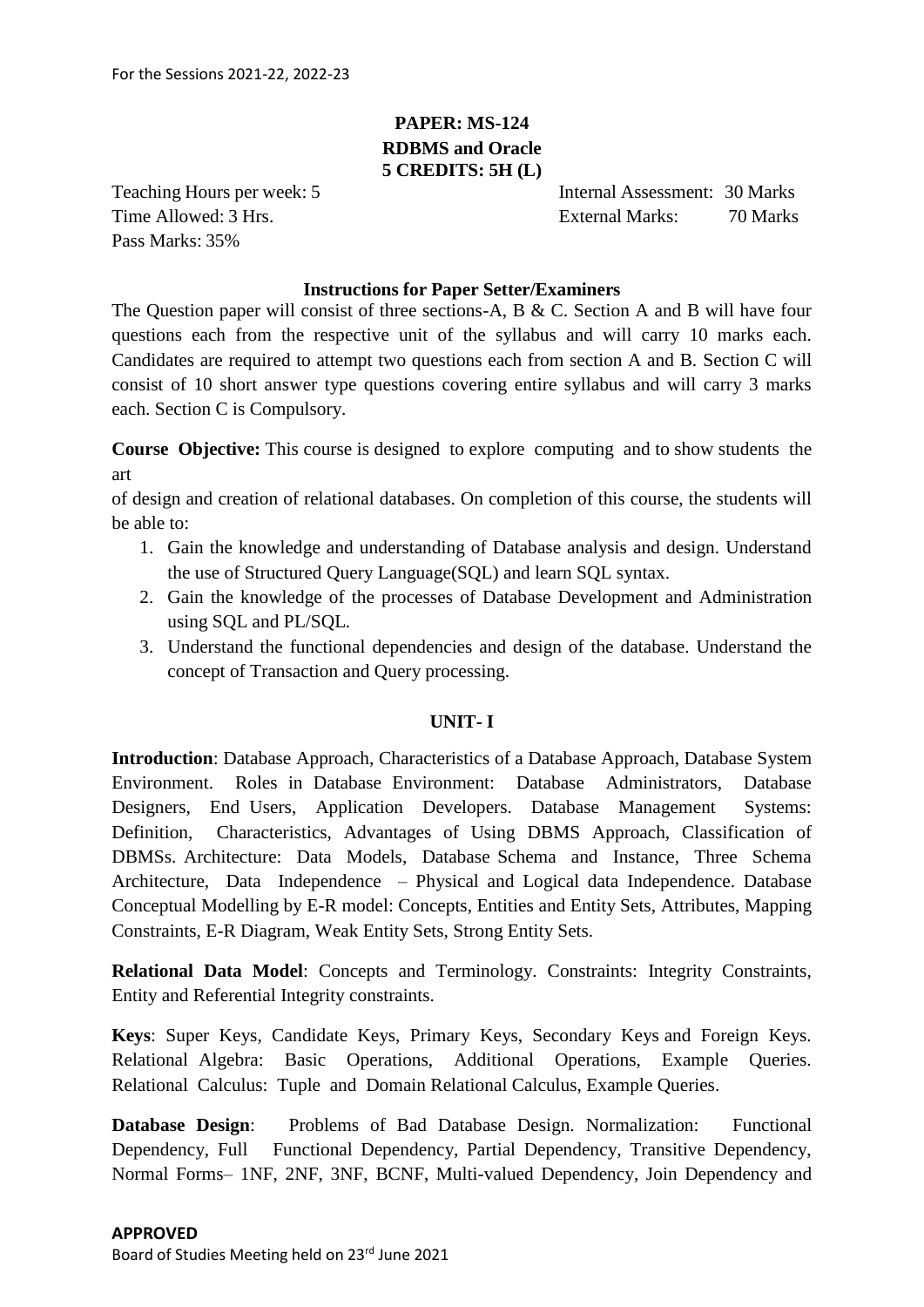For the Sessions 2021-22, 2022-23

Higher Normal Forms- 4NF, 5NF.

## **UNIT- II**

**Transaction Processing Systems**: Batch, On-line, Real time, Transaction ACID Properties. Database Protection: Security Issues, Discretionary Access Control-Granting and Revoking Privileges. Database Concurrency: Problems of Concurrent Databases, Serializability and Recoverability, Concurrency Control Methods-Two Phase Locking, Time Stamping.

**Database Recovery**: Recovery Concepts, Recovery Techniques-Deferred Update, Immediate Update, Shadow Paging.

**Overview of the following**: Data Mining, Data Warehousing and OLAP, Mobile Databases, Multimedia Databases, Temporal Database, Spatial Database.

- 1. Elmasry Navathe, "Fundamentals of Database System", Pearson Education, 2013
- 2. Oracle SQL Complete Reference", Tata McGraw-Hill.
- 3. T. Connolly, C Begg, "Database Systems", Pearson Education.
- 4. Jeffrey D. Ullman, "Principles of Database Systems", Galgotia Publications.
- 5. Henry F. Korth, A. Silberschhatz, "Database Concepts," Tata McGraw Hill.
- 6. C.J. Date, "An Introduction to Database Systems", Pearson Education.
- 7. Naveen Parkash, "Introduction to Database Management", Tata McGraw Hill.
- 8. Bobrowski, "Client Server Architecture and Introduction to Oracle 7".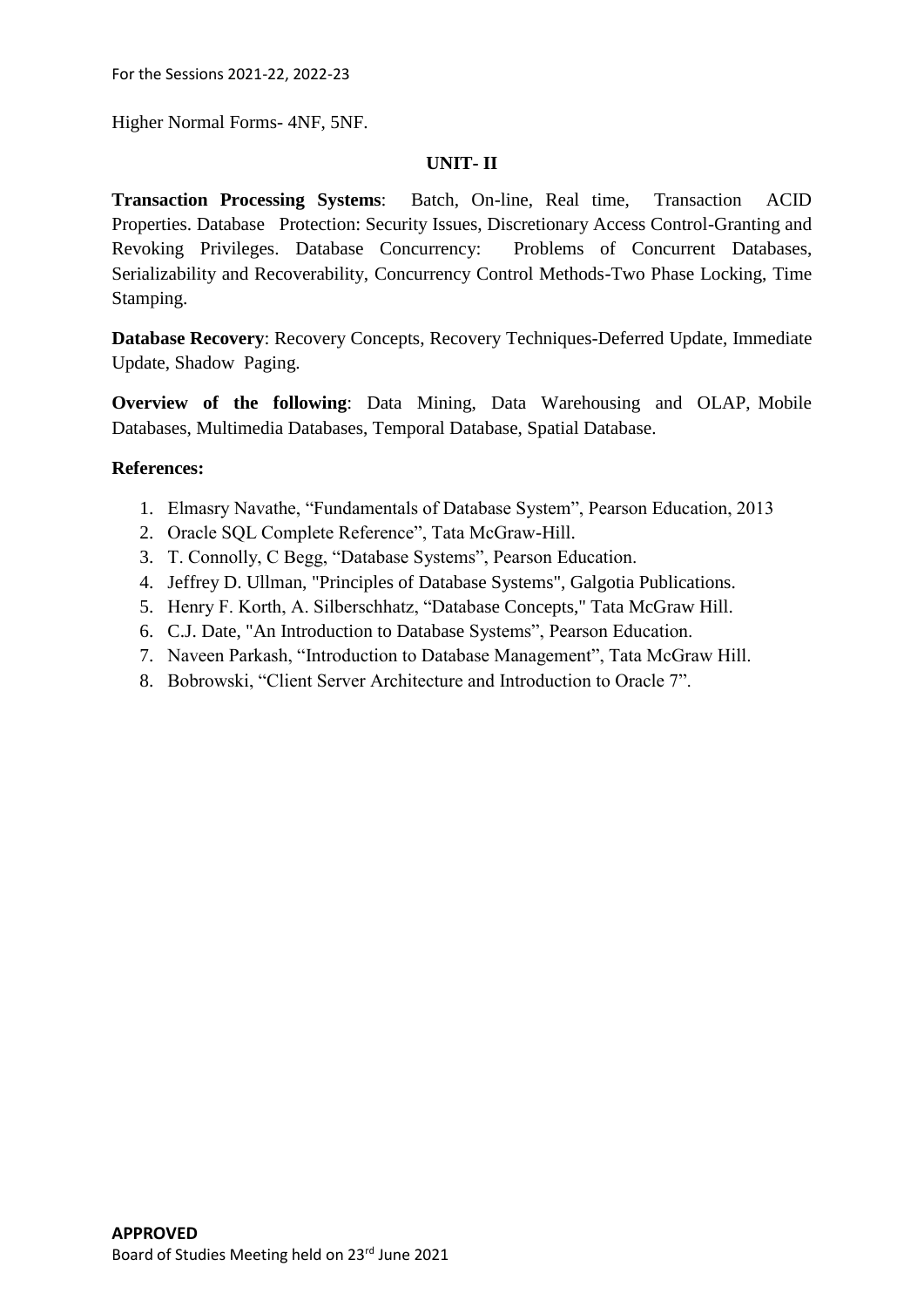## **PAPER: MS-125 Programming Lab-II (Based on MS-121 and MS- 122) 2 CREDITS: 4H (P)**

Pass Marks: 35%

Teaching Hours per week: 4 Internal Assessment: 30 Marks Time Allowed: 3 Hrs. External Marks: 70 Marks

This laboratory course will mainly comprise of exercise based on subject MS-121: Object Oriented Programming Using C++ and MS-122: Data & File Structures.

Maximum Marks for Continuous Assessment: 30

Maximum Marks for University Examination: 70

The Break-up of Marks for Practical exams (External) will be as under:

| 1. Viva Voce (External examination)  | 20 Marks |
|--------------------------------------|----------|
| 2. Program Development and Execution | 30 Marks |
| 3. File Record                       | 20 Marks |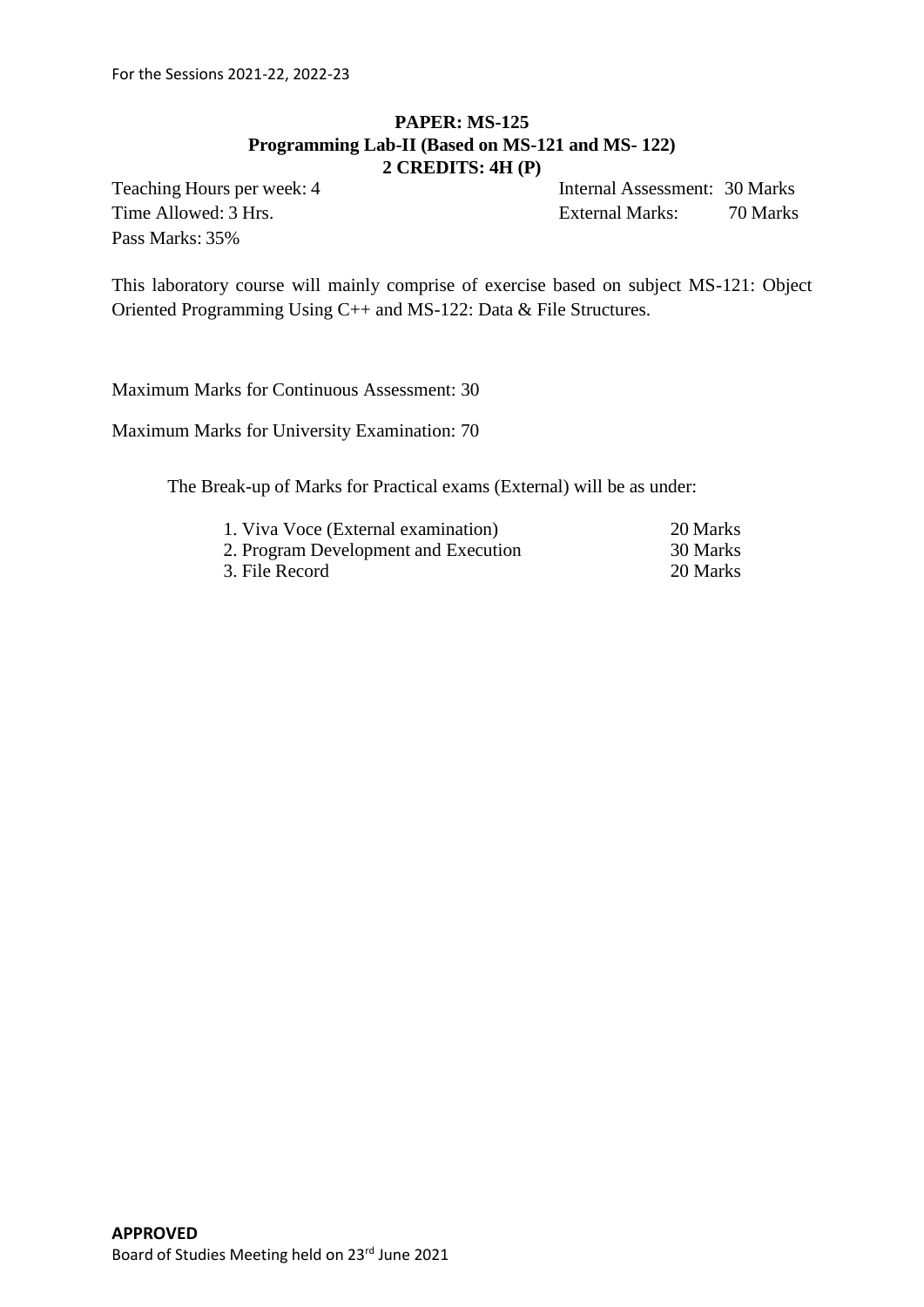## **PAPER: MS-126 Programming Lab-III (Based on MS-124) 2 CREDITS: 4H (P)**

Pass Marks: 35%

Teaching Hours per week: 4 Internal Assessment: 30 Marks Time Allowed: 3 Hrs. External Marks: 70 Marks

This laboratory course will mainly comprise of exercise based on subjects MS-124: RDBMS and Oracle. In this topics to be covered are:

Structure of Oracle, Background Processes. Data Objects: Tables, Views, Synonyms, Indexes, Snapshots, Sequences, Creation and Manipulation of Data Objects. SQL Queries. Applying Integrity Constraints. Functions, Procedures and Packages. Using Cursors and Triggers.

Maximum Marks for Continuous Assessment: 30

Maximum Marks for University Examination: 70

The Break-up of Marks for Practical exams (External) will be as under:

| 1. Viva Voce (External examination)  | 20 Marks |
|--------------------------------------|----------|
| 2. Program Development and Execution | 30 Marks |
| 3. File Record                       | 20 Marks |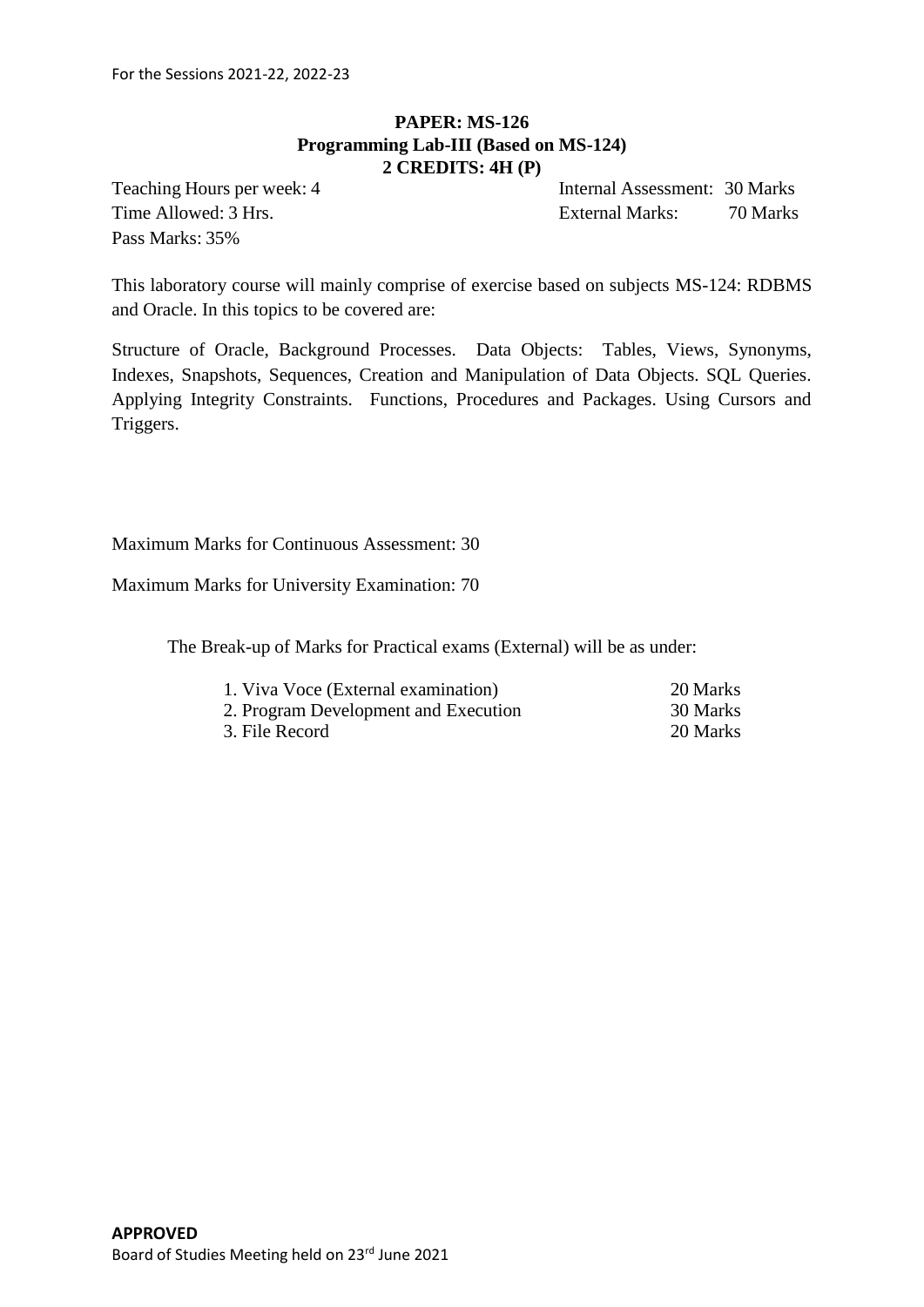## **PAPER: MS-127 E1 Workshop on Corel Draw 2 CREDITS: 4H (P)**

Teaching Hours per week: 4 Internal Assessment: 50 Marks

Time Allowed: 3 Hrs. Pass Marks: 35%

**Introduction to Corel draw**: Creating your first New Document , Exploring the user interface of Corel Draw, Device Central, working with Templates, Import, Export, Tools of Corel draw, pick tool, crop tool, text tool, freehand tool, rectangular tool(circle, star, Polygon), Interactive tool, Eyedropper tool, outline tool, Fill tool, interactive Fill tool.

Working with text and lines in Corel draw, Artistic text, Formatting text, changing shape of the text, Paragraph text, Working with Lines, Fitting text to a path, Applying effects to text.

**Working with shapes**: Creating Rectangle and Squares, Creating Circles and Ellipse, Drawing Polygons, Creating Star, Rotating shapes, Selecting fill and outline color

**Working with object**: Handling Objects in Corel draw, Positioning objects, Aligning and distributing objects, sizing and scaling objects, rotating and mirroring objects, combining and breaking objects, Grouping, Creating Graphical special effects.

**Working with curves**: Drawing with Freehand Tool, Drawing Closed Curves, Bezier tool, Drawing with the Artistic Media tool, Pen tool, 3-Point Curve tool, Special Effect of corel draw, Blending tool, Contouring the Object, Distorting Objects, Envelope tool, Extruding of the Object, Drop Shadow, Applying Transparency Effect.

**Working with Colors and Bitmaps**: Color Slider, Color viewers, Fixed Pallets, Color Pallete Browser Docker, Using Color style Dockers, Converting Objects to Bitmap, 3D Effect, Art Effect,Blur Effect, Color Transformation Effect, Contour Effect, Creative Effect, Distort Effect, Noise Effect

**Working with tables**: Selecting, moving and navigating table components, Inserting and deleting table rows and columns, Resizing table cells, rows, and columns, formatting tables and cells, working with text in tables, Merging and splitting tables and cells, Corel Draw and Web, Saving the file as webpage, publishing your drawing as a webpage, Creating Rollover Buttons.

- 1. Corel Draw X5 in simple steps by Kogent Learning Solutions.
- **2.** Corel Draw X5 The Official Guide by Tata McGraw Hill written by Gary David Bouton.